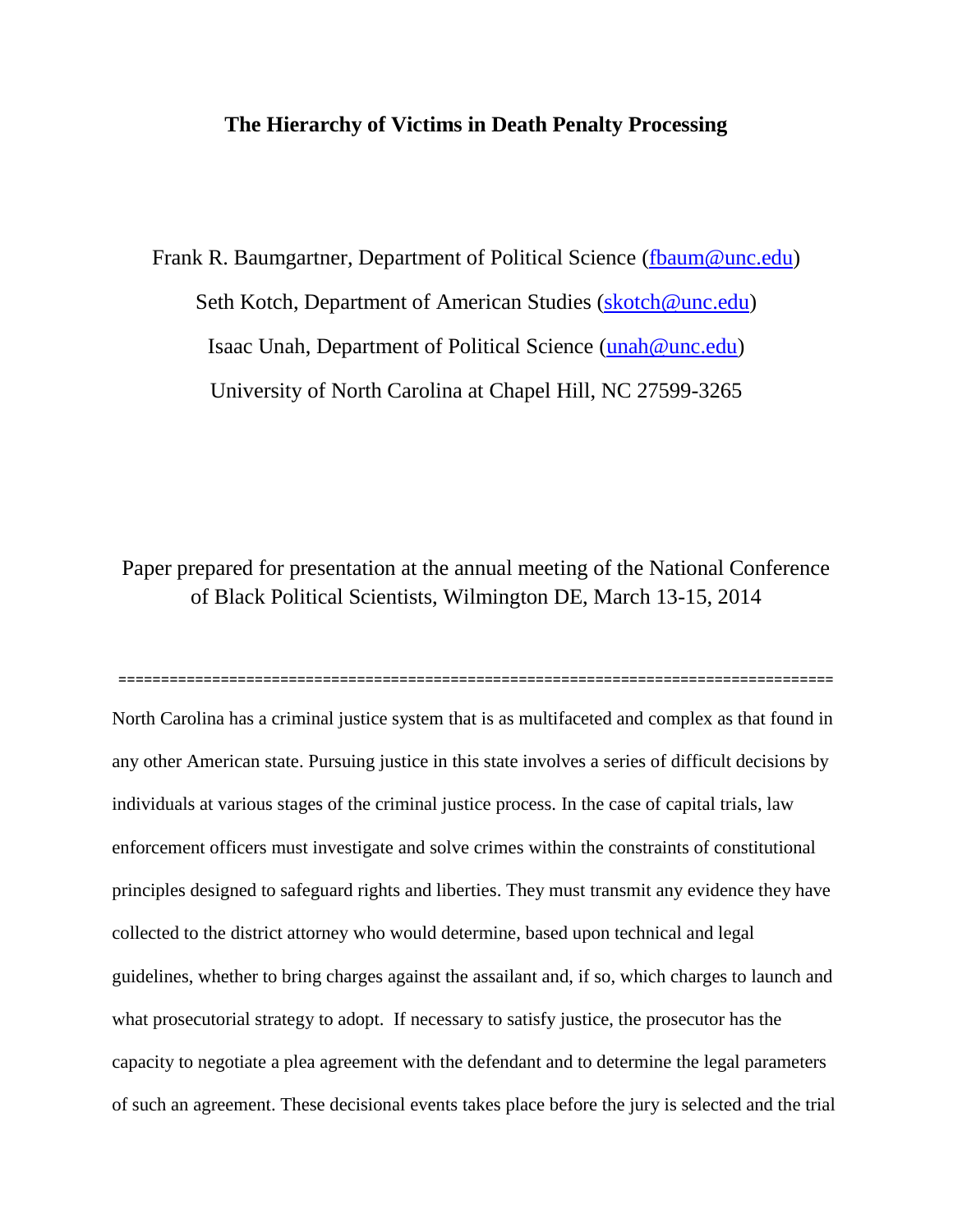actually begins. At the end of the trial, the jury must determine whether to convict the defendant. If so, at the final sentencing phase, the jury must determine whether to impose a sentence of life in prison or death.

Described in this way, the criminal justice process appears simple and straightforward. Theoretically speaking, decisions made at each of these stages of the process are guided by law enacted by the North Carolina General Assembly, sanctioned by the people, and dutifully followed by criminal justice officials. In reality, however, there is considerable discretion that criminal justice actors exercise at each stage of the criminal justice process, including the prosecutorial stage. Research suggests that this discretion is a powerful source of indeterminacies, arbitrariness, and bias in the outcome of criminal justice processing (Baldus et al 1990; Nakell and Hardy 1997; Unah 2011). Whereas earlier analyses of death penalty outcomes have tended to focus on the characteristics of defendants (e.g., Johnson 1941; Garfinkel 1949; Bowers and Pierce 1980), recent years have witness a proliferation of studies stressing the importance of victim characteristics (Baldus, Woodworth, Pulaski 1990; Baumer, Messner, and Felson 2000; Songer and Unah 2006).

In this paper, we seek to place victim characteristics in proper theoretical perspective in order to demonstrate how crucial demographic features of the victims are in death penalty processing both at the prosecutorial stage and the jury decision stage. We address two fundamental questions. First, do victim characteristics determine the prosecutor's decision to seek the death penalty in death eligible cases? These are murder cases whereby based upon facts alone the crime is serious enough to qualify as death eligible irrespective of what the ultimate disposition might have been. Second, are *victims* classified within a gradient of social importance when determining legal procedure and punishment for defendants accused of committing murder?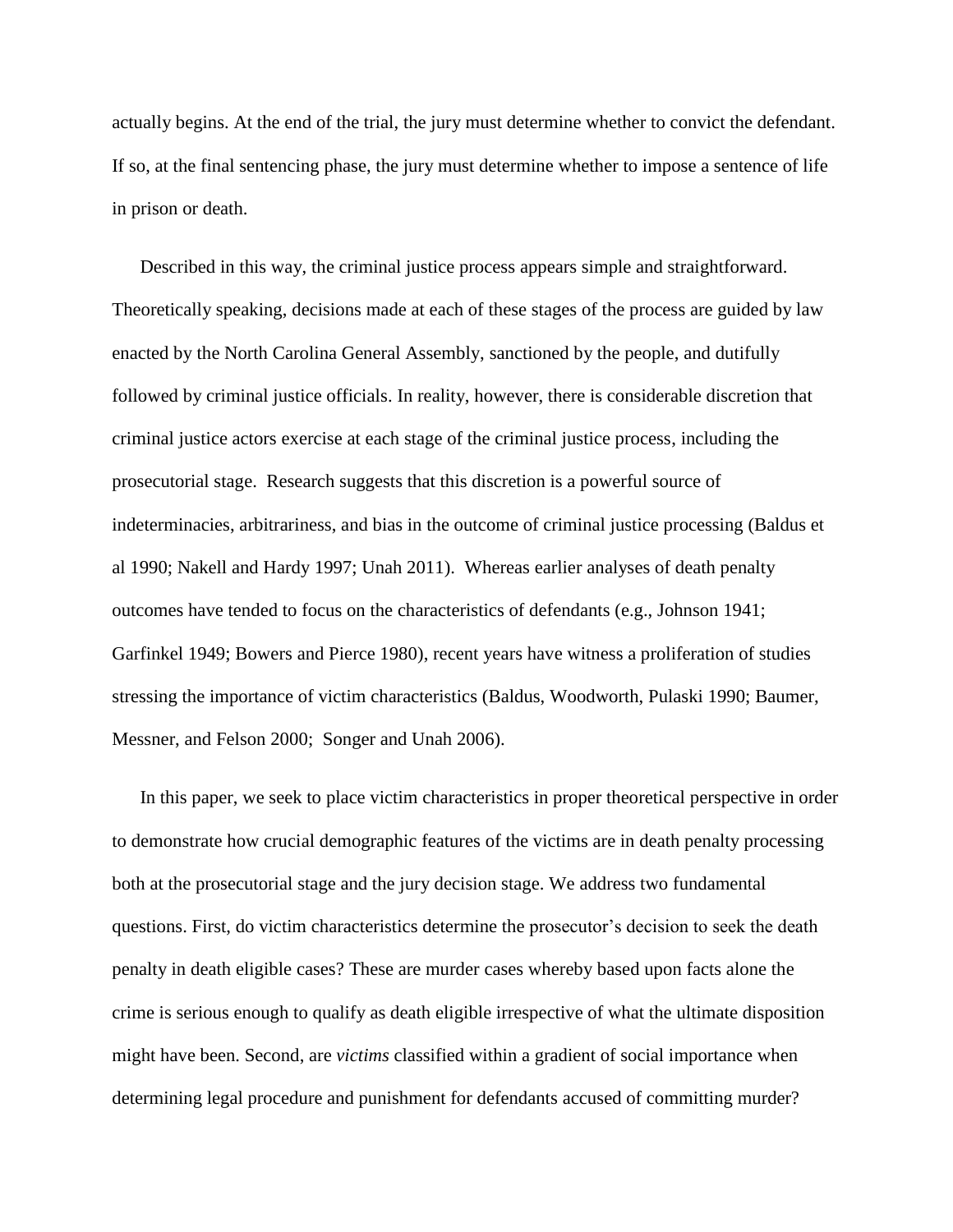These are some of the central questions of concern for social science researchers interested in issues of fairness in the distribution of justice. These questions are the centerpiece of this paper.

We examine these questions using county specific as well as statewide data focusing on various stages of death penalty processing. First, at the prosecutorial stage, we examine homicide data prosecuted in Durham County, North Carolina from 2003 to 2007. We examine the extent to which the choice of seeking the death penalty is determine by the race and gender characteristics of the homicide victim. In doing so, we control for several factors that the literature suggests are important in determining death penalty outcomes, including the nature of the crime, the race of the defendant, and the criminal background of the defendant (Paternoster 1984; Unah 2011). Finally, we examine North Carolina's death row populations to determine the extent to which the race of the homicide victim is associated with who is admitted into death row in North Carolina.

We argue that prosecutors and juries in North Carolina have unwittingly developed a racialized and gendered hierarchy of victims that is employed during the processing, disposition, and sentencing of homicide defendants. The dominant characteristic of this hierarchy is that it adheres to a gradient that places white women consistently at the top of the social value ladder and black men consistently at the bottom. We explore the implications of this hierarchical assignment of victims for the legitimacy of and confidence in the justice system.

#### **Comparative Conflict Theory and the Racial Hierarchy of Victims**

In this paper, we rely on comparative conflict theory to explain the hierarchy of victims in the criminal justice system. Researchers have long pointed to comparative conflict theory as a critical framework for explaining racial and ethnic differences and similarities in criminal justice policy and in individual-level behavior. V. O. Key (1949) was among the earliest to articulate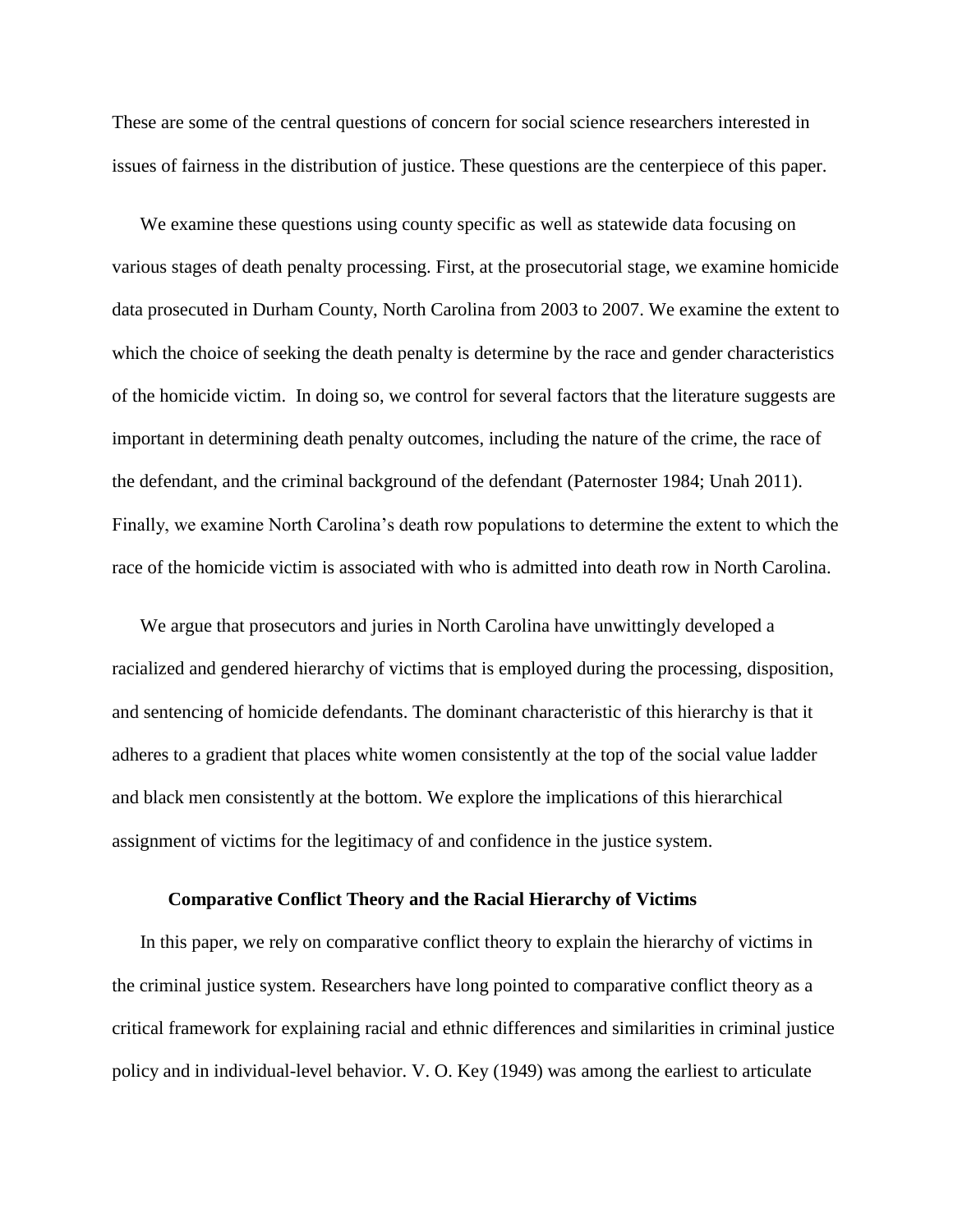this theory when he analyzed the nature of electoral politics in the American South. The basic logic of the theory is captured succinctly by Huckfeld and Sprague (1993): "White racial hostility is a common feature of American political life, and it frequently varies as a direct function of blacks' presence in the population" (p. 284). At its genesis, the conflict perspective emphasized standard political and sociological concepts: social class, group threat, powerlessness and pursuit of interest in modern plural societies (Key 1949; Blalock 1969; Chamblis and Seidman 1971). The theory asserts that group threat to existing social, political and economic arrangements posed by disadvantaged groups can be used to explain why certain groups are more likely than others to have unfavorable encounters with the criminal justice system (Turk 1969; Hagan and Albonetti 1987).

Early emphasis was placed on people's social class status and their attachment to the economic structure (Chambliss and Seidman 1971). Social scientists paid little attention to the effects of racial and ethnic cleavages on social organization. Following the Marxian tradition, many scholars simply assumed that race was merely a social form that in due course would be assimilated into larger social identities based upon class (Bonacich 1980). Given the overlap between social class and race, however, ascriptive group cleavages failed to disappear and even grew in theoretical and practical importance as subsequent investigations on the conflict perspective turned to the salience of race in grounding group conflicts and to help explain the differences in treatment of black and white victims and defendants in the criminal justice system (Hawkins 1987; Henderson et al. 1997; Hochschild 1995; Mitchell and Sidanius 1995; Sigelman and Welch 1991).

More recent analyses have turned toward a notable hypothesis generated from comparative conflict theory—the racial gradient thesis—which emphasizes a hierarchy or gradations of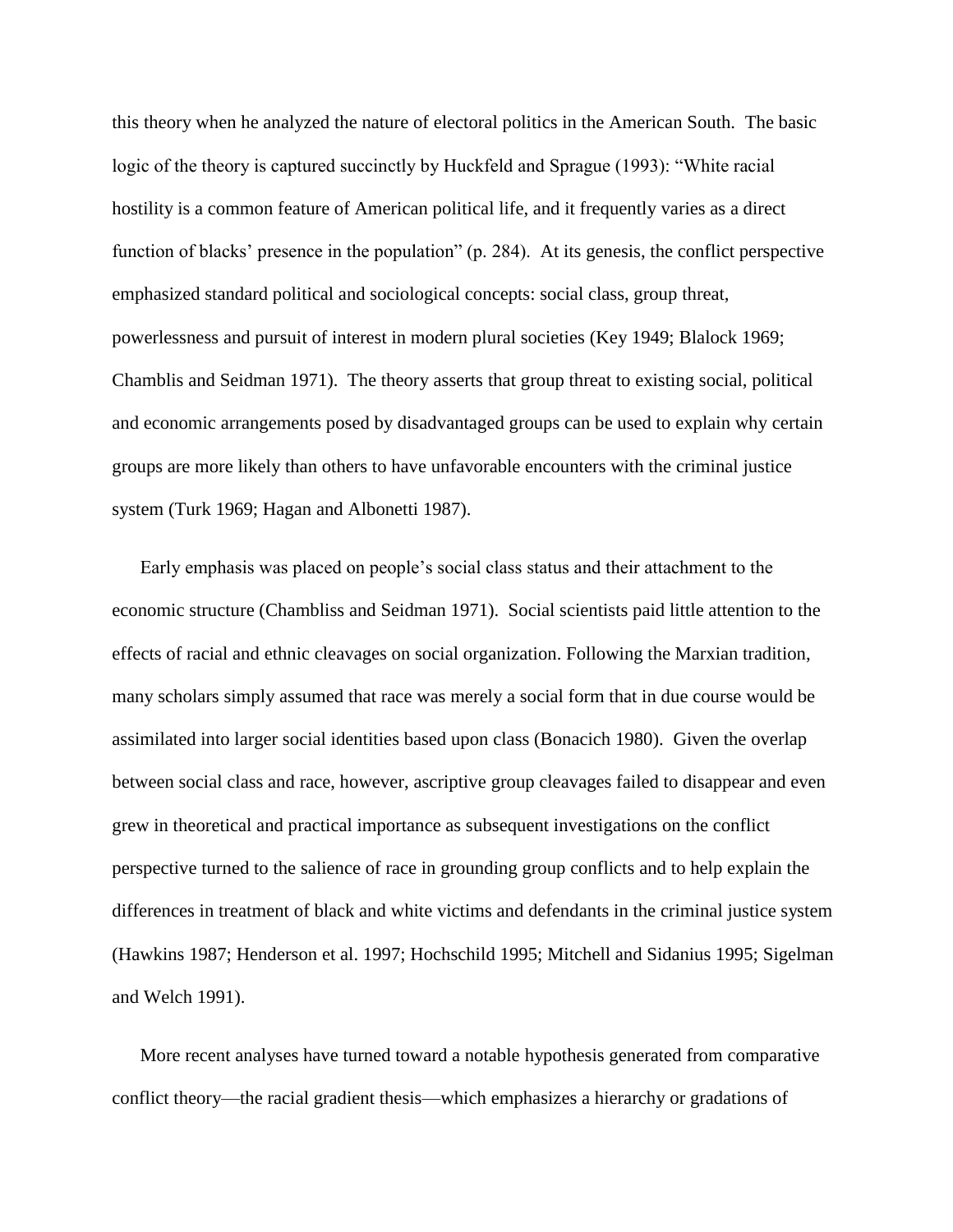experiences among groups in an ongoing competition for control over economic, political, and social structures in society (Hagan, Shedd, and Payne 2005; Unah and Wright 2014). The racial gradient thesis suggests that the experiences of defendants and victims follows an intensity level adhering to a black/Hispanic/white gradient, with blacks being most likely to be treated unjustly, whites being least likely to be treated unjustly, and Hispanics being sandwiched in-between blacks and whites in their unjust treatment within the criminal justice system (Hagan, Shedd, and Payne 2005; Gabiddon and Jordan 2013).

What are the causal antecedents of this apparent hierarchy in the experiences of racial and ethnic groups? One antecedent is the historical mistreatment of racial minorities by law enforcement. Social science research provides incontrovertible evidence that as a group, blacks have suffered the brunt of racial inequities and injustices in government policy concerning arrest (Tonry 1999), drug enforcement (Becket et al., 2006), mass incarceration (Clear, 2007; Unah and Coggins 2013; Smith 2004), escalation of criminal charges and punishment (Hagan and Albonetti 1982; Paternoster 1984; Unah 2011) and execution and wrongful convictions (Baumgartner, De Boef, and Boydstun 2008). This painful reality is perceived by minority groups, particularly African Americans, as unfair and it contributes to a feeling of alienation and distrust of legal and criminal justice institutions.

Minority groups also perceive the police, courts, and other criminal justice institutions as instruments of "the system," assembled primarily to guard, protect, and promote the interest of whites, while minimizing competition over valuable resources such as jobs and political power (Weitzer and Tuch, 1999; Giles and Evans 1986). Desmond King and Rogers M. Smith (2005) have gone as far as to argue that the justice system as deliberately biased and that it constitutes a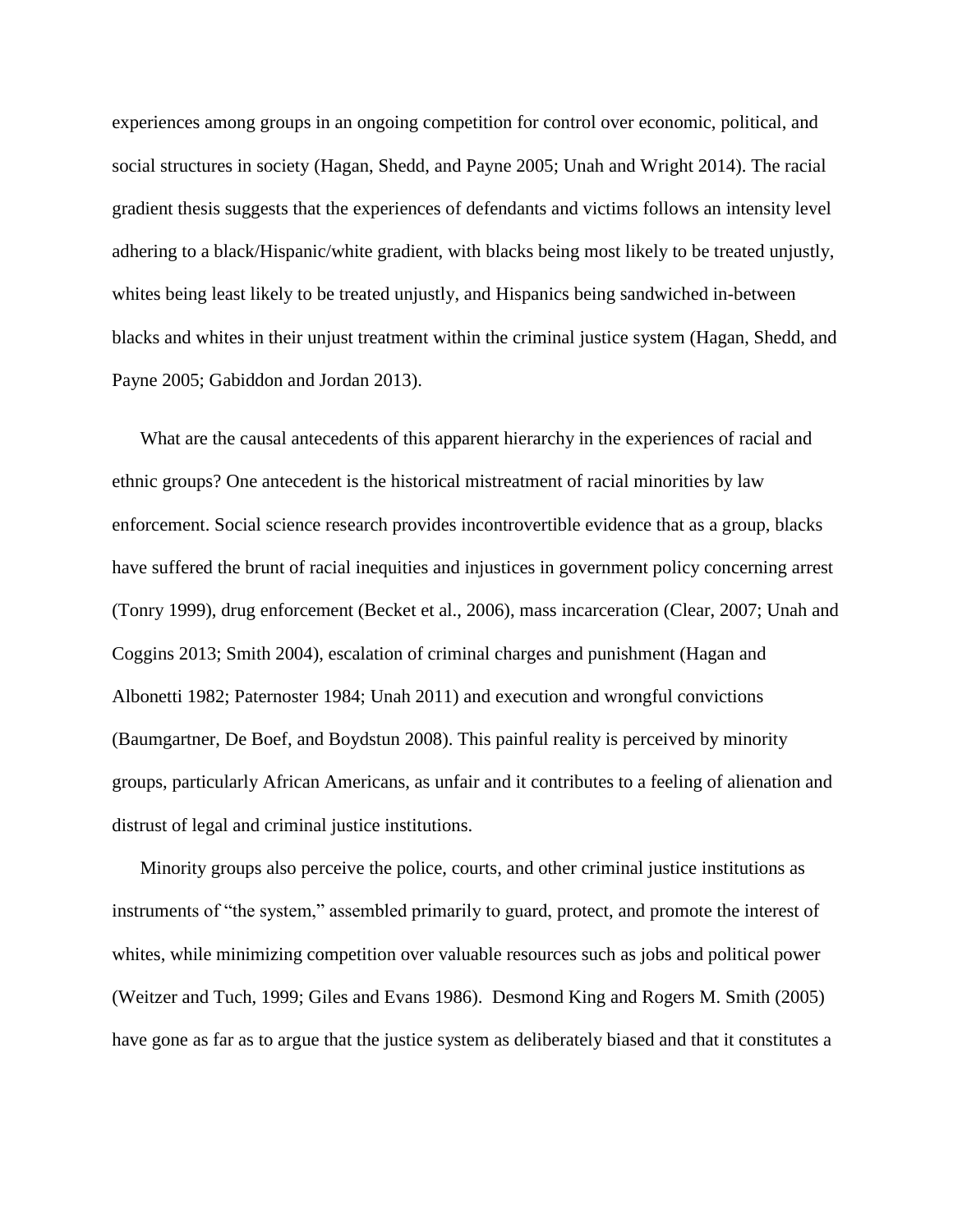loosely coordinated racial order designed by whites to reassert social control over blacks and other racial minorities and minimize their "menace" to society.

Buttressing this rather bleak vision of the justice system by scholars in its treatment of blacks and other minorities is an analysis by Schneider and Ingram (1993) that suggests that law itself functions as a tool established by, and for the benefit of, the dominant group whose members control the levers of economic and political power that they use for subjugating and suppressing the interests of socially constructed minority populations. Therefore, contrary to minority groups, members of the dominant group are more likely to receive distinctly favorable treatment either as defendants or victims from the criminal justice system and its social agents (police, prosecutors, and jury).

Macro-level studies provide further support for this group threat argument by showing that, up to a certain threshold level, the size of the black population in a city or state is positively associated with increased spending on police (Jackson and Carroll 1981), police strength (Kent and Jacobs, 2005), incarceration rates (Jacobs and Carmichael 2001; Jacobs and Helms 2006; Yates and Fording 2005) and the likelihood that state governors would use aggressive language to describe the crime situation during their state-of-the-state addresses (Unah and Coggins  $2013$ ).<sup>1</sup> Thus the treatment and consideration of disadvantaged groups by the justice system is largely determined by the levels of perceived threat posed by blacks relative to their proportion in the population. Research suggests that within social and political contexts, the perceived threat to white interests is actually high and this often translates into escalated punishment for

 $\overline{\phantom{a}}$ 

<sup>&</sup>lt;sup>1</sup> When the community has a sizeable black population, we would expect that nonwhites have more political power and more influence in running and directing the affairs of the community, including the legal system. This would be expected to reduce systemic discrimination and lead to relatively more severe treatment of defendants accused of killing nonwhite victims.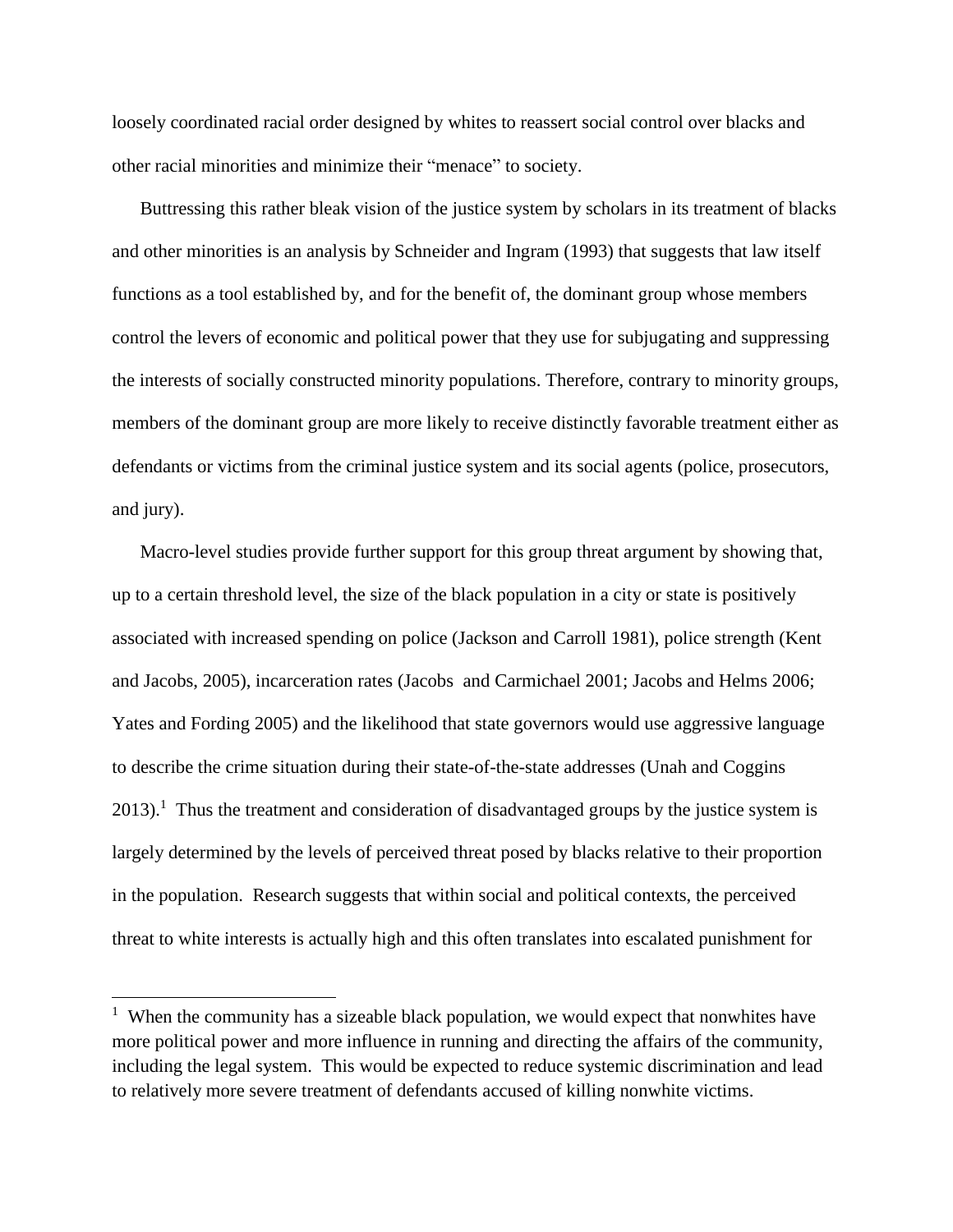blacks convicted of murdering a white person (as opposed to a black person) and perfunctory investigation by police when blacks are the victim of murder.

Outside the criminal justice system, differences in perceptions of injustices remain. Minorities, particularly African Americans, are more likely to perceive that inequities in education, healthcare, and employment exist and that these problems are rooted in prejudice, discrimination, and denial of opportunity by Whites (Schuman, Steeh, and Bobo, 1985). Whites, however, tend to think that discrimination is a thing of the past and view the apparent inequality experienced by blacks and other minorities as primarily the result of low motivation and lack of effort (Bobo and Kluegel 1997; Sigelman andWelch 1991).

Compared to African Americans and Anglos, there has been little empirical attention given to the treatment of Hispanics in the justice system, although as the Hispanic population continues to explode, this dynamic will surely change. The reason for the scant attention to Hispanics is not because Hispanics are infrequent targets of mistreatment by courts and law enforcement personnel but because Hispanics occupy a "disadvantaged middle ground were they are a less comprehensive and intensive focus of criminalization efforts than African Americans" (Hagan et al. 2005, 384). We think this reduced intensity of focus is due to Hispanics' lighter skin-tone, which makes them more socially acceptable, thus rendering their experiences not as bad as that of African Americans but not as good as that of whites. Supporting this account is a growing line of social science research that suggests that skin-tone is an incredibly important criterion of social acceptance and a strong indicator of how individuals are treated in socio-legal and political processes (Eberhardt et al. 2006; Terkildsen 1993; Portes and Rumbaut 2001). Indeed, according to Portes and Rumbaut, a "racial gradient continues to exist in U.S. culture so that the darker a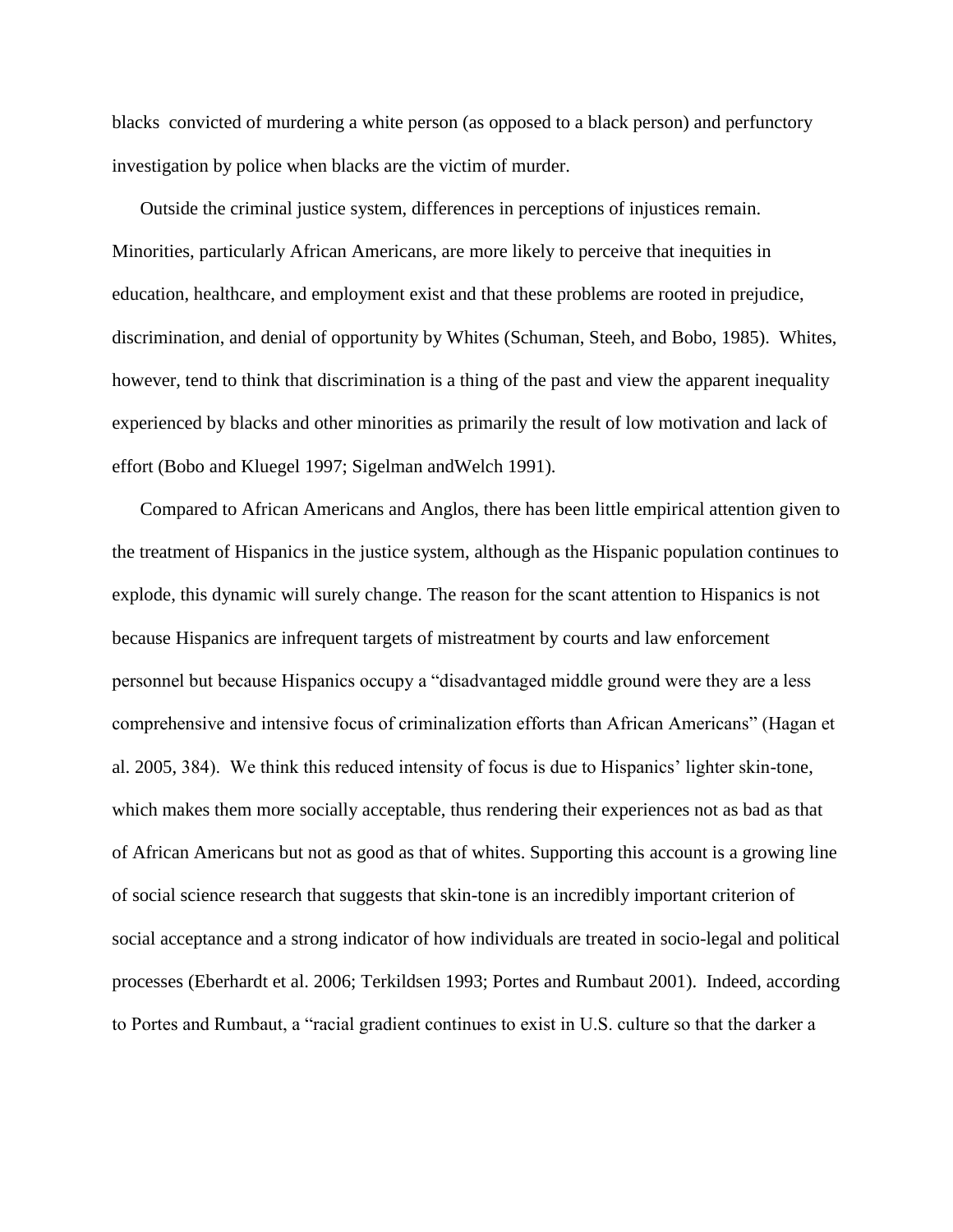person's skin, the greater is the social distance from dominant groups and the more difficult it is to make his or her personal qualifications count" (2001, 47).

#### **Previous Research on Victim Characteristics**

Previous research on the influence of victim characteristics on death penalty outcomes focused on the number of victims involved in a crime, the pre-trial screening decisions of prosecutors and variation in sentencing outcomes. Empirical studies conducted in North Carolina (Nakel and Hardy 1987, 132) and South Carolina (Unah and Songer 2006, 194) indicate that a multiple murder transaction is significantly more likely to result in a death penalty charge and for the prosecutor to take the case to trial compared to murders of single individuals.

A number of pre-trial screening studies focusing on prosecutorial decision making have examined demographic characteristics of victims. These studies have found that defendants are less likely to be prosecuted capitally when they are accused of killing nonwhites and more likely to be prosecuted capitally when accused of killing whites (Hawkins 1987; Kleck 1981; Songer and Unah 2006). Also at the trial stage, Myers (1979; 1980) reported that felony cases involving white victims are more likely to result in a murder conviction when the defendant is black rather than white. Nakell and Hardy (1987, 146) similarly reported that after accounting for the quality of evidence and the seriousness of the offense, white victim cases were "six times more likely" to result in guilty verdicts than cases in which the victim was nonwhite. At the penalty phase, numerous empirical accounts have also reported that defendants of whatever race convicted of first degree murder are more likely to be sentenced to death when their victim is white than when their victim is nonwhite (Baldus et al. 1990; Gross and Mauro 1989; Paternoster et al. 2004) .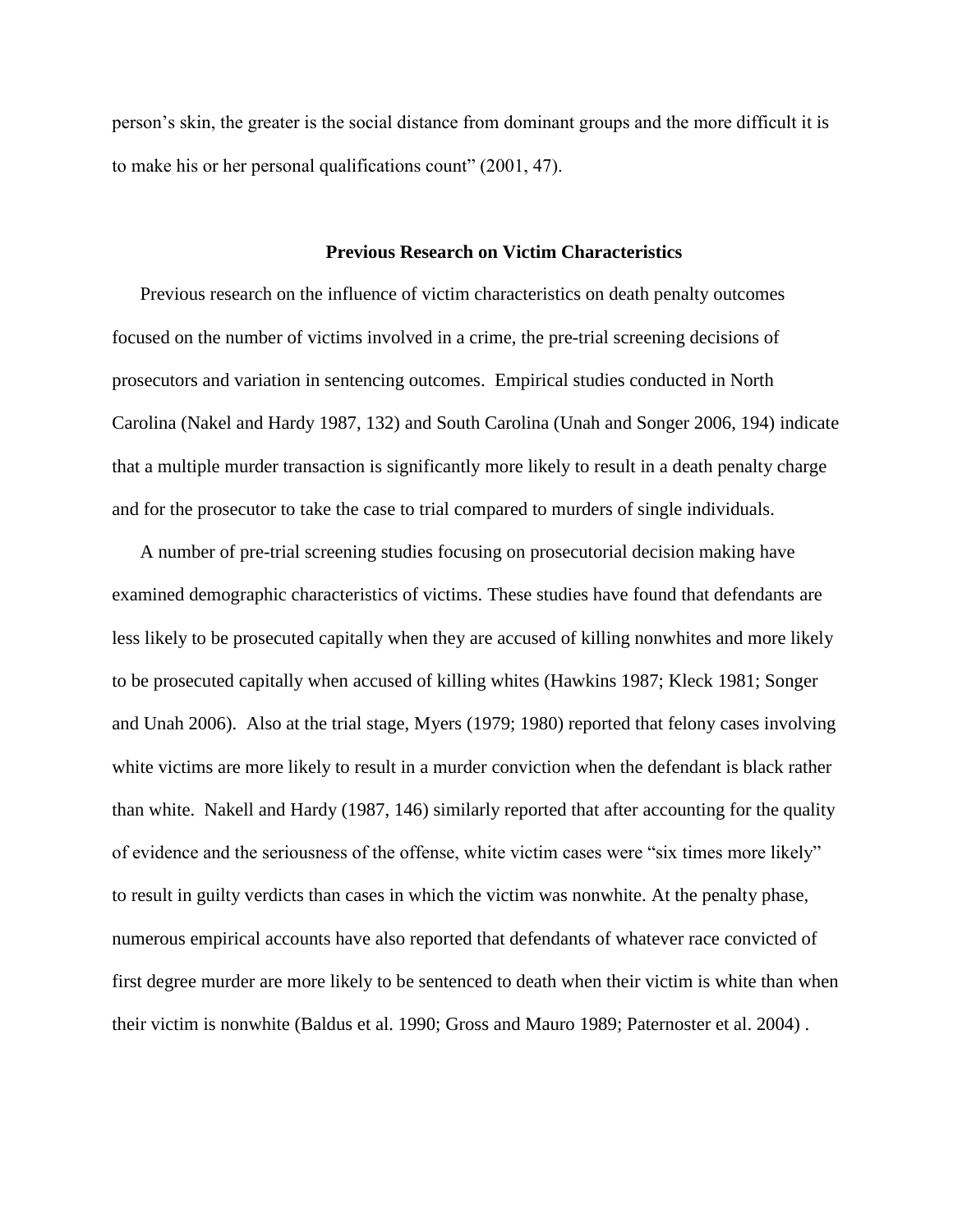Some studies have specifically examined the racial configuration of victims and defendants as independent variables and have concluded that the influence of victim's race is conditioned by the race of the defendant. Unah (2011) reported that black defendants who murder whites are significantly more likely to be sentenced to death compared to whites who murder other whites.

A few authors have examined victims through the lens of chilvaric paternalism in society by comparing how female and male victims fare in the justice system. These studies have indeed reported large differences in the treatment of defendants based upon the victim's gender. Beaulieu and Messner (1999) find that defendants who murder females are significantly less likely to receive a reduction in charges than defendants who murder males. In their study of South Carolina prosecution of homicide cases, Songer and Unah (2006) found that female victim cases were usually considered more aggravated and therefore more likely to lead to a capital prosecution. In analysis of other predatory crimes such as sexual assault, Spohn and Spears (1994) reported that prosecution is significantly more are likely to occur and prison sentences more severe when the victim is a white female compared to black female. These findings on the intersection of race and gender point to an interesting historical duality in which white women as a subgroup of victims are placed in a special protective class and identified as the groups most deserving of protection from crime and the group most likely to generate the most severe punishment for their assailants. In essence, white women carry highly significant symbolic power as victims that neither black women nor Hispanic women carry when they are victimized.

The perception of white women as a specially protected class of victims is, of course, not something of a recent vintage. It has been around through historical time, often resulting in differential policy responses to white female victimization. James W. Messerschmidt (2007) has argued in a book chapter entitled: "We must protect our Southern White Women" that the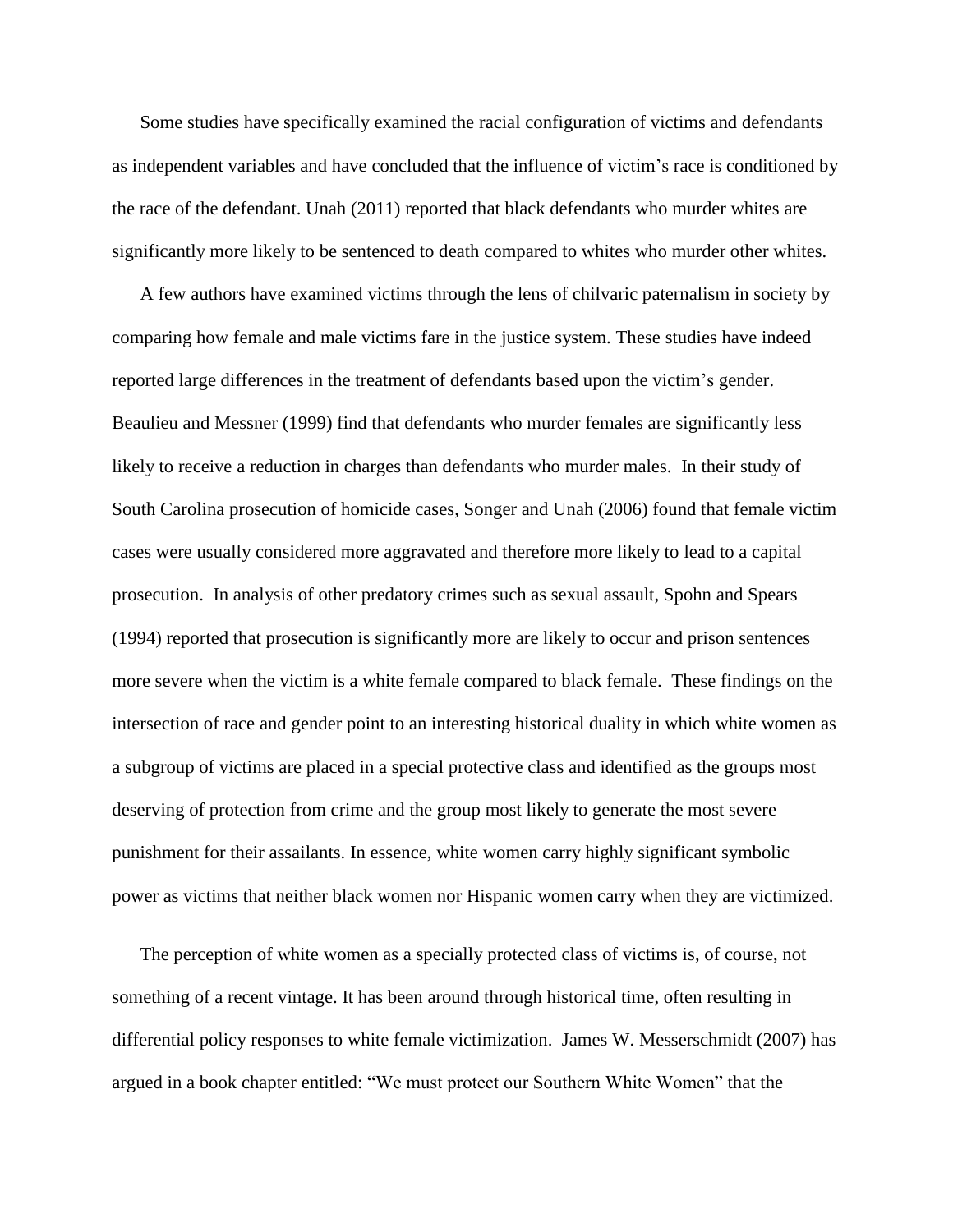organization and inception of the Ku Klux Klan constitutes a racial order conceptualized to boost not only hegemonic white male masculinity but also to "protect" white women against black men, especially in the South.

The symbolic value of white women as victims has also been used to generate a variety of government policies, many of them highly punitive. For example, Holcomb et al. (2004, 877- 901) reported that the rape of white women has historically been treated as a more serious crime and given greater punishment than the rape of black women. Until the Supreme Court outlawed the death penalty for rape of adult women in *Coker v. Georgia* (1977), capital punishment for rape was reserved almost exclusively for cases involving white female victims and typically when the alleged attacker was from a different race or ethnicity (LaFree 1989). Moreover, *The White Slave Traffic Act* enacted by Congress on June 25, 1910 (alternatively known as The Mann Act) prohibits the transportation of women across state lines for immoral purposes. David Langum (1978) has examined the legislative history of the law and concluded that the law's principal purpose was to protect white women from crimes of moral turpitude.

Overall, the literature clearly indicates that there are racial, ethnic, and gender-based differences among murder victims and how their assailants are treated in the criminal justice system. Although no one has yet made this argument, we believe and therefore hypothesize that the treatment of victims in North Carolina criminal justice system adheres to a racialized and gendered hierarchy in which white women are placed at the top of the victim pyramid and black men are placed at the bottom of that pyramid. We further hypothesize that the placement of black women and white men falls somewhere (sometimes interchangeably) between the placement of white women and black men.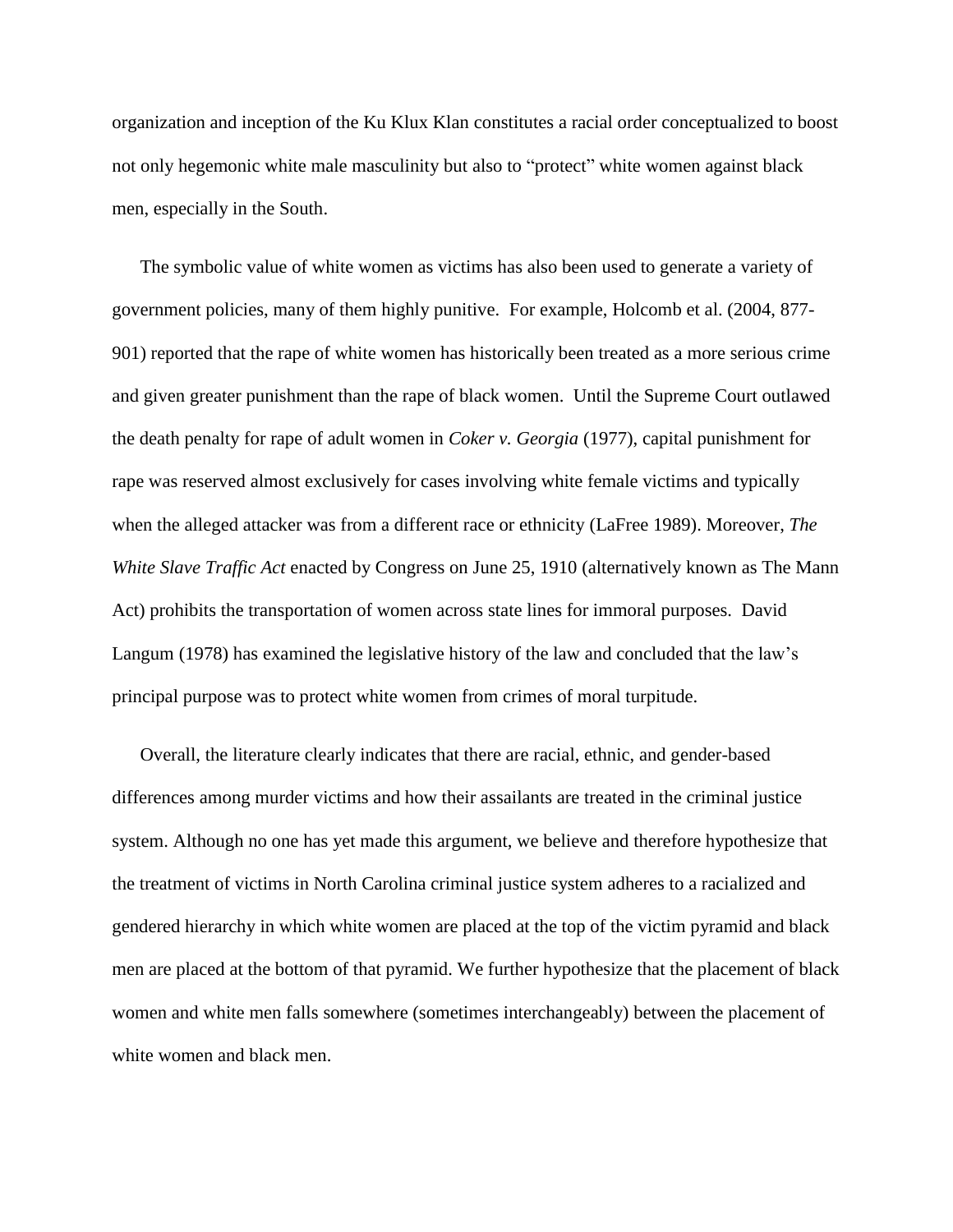#### **Data**

For purposes of this analysis, we rely on several different datasets to investigate these hypotheses. First, we collected data on murder cases in Durham County, NC in which the defendant was indicted between January 1, 2003 and December 31, 2007. Only death eligible cases were considered. These include cases in which there is at least one element of aggravation present and the defendant is at least 17 years of age under the rules set by the Supreme Court in *Roper v. Simmons* (2005) for death eligibility. During the 2003-2007 time period, 151 death eligible murders with known defendants occurred in Durham County. Second degree murders and manslaughter cases were not considered because they are death ineligible under the state criminal code. Our second dataset is statewide and concern various statistics derived from the North Carolina Department of Corrections about the characteristics of death row inmates and of the victims they have been convicted of killing. We believe these two datasets will allow us to test the hierarchy of victims in the North Carolina criminal justice system using graphical and associational methods.

#### **Findings**

We begin our examination of the results by looking closely at homicide victimization rates in Durham County only. It is instructive to recall that only death eligible cases are considered in this analysis. In this category of cases, the assailants are predominantly African American (85 percent) and the victims are also predominantly African American (71 percent). This trend is similar to homicide victimization trends found in other major cities. Whites constitute a small fraction of the murder victims in Durham County (22 percent) and an even smaller percent of murder defendants (9 percent). Figure 1 indicates that prosecutors are significantly more likely to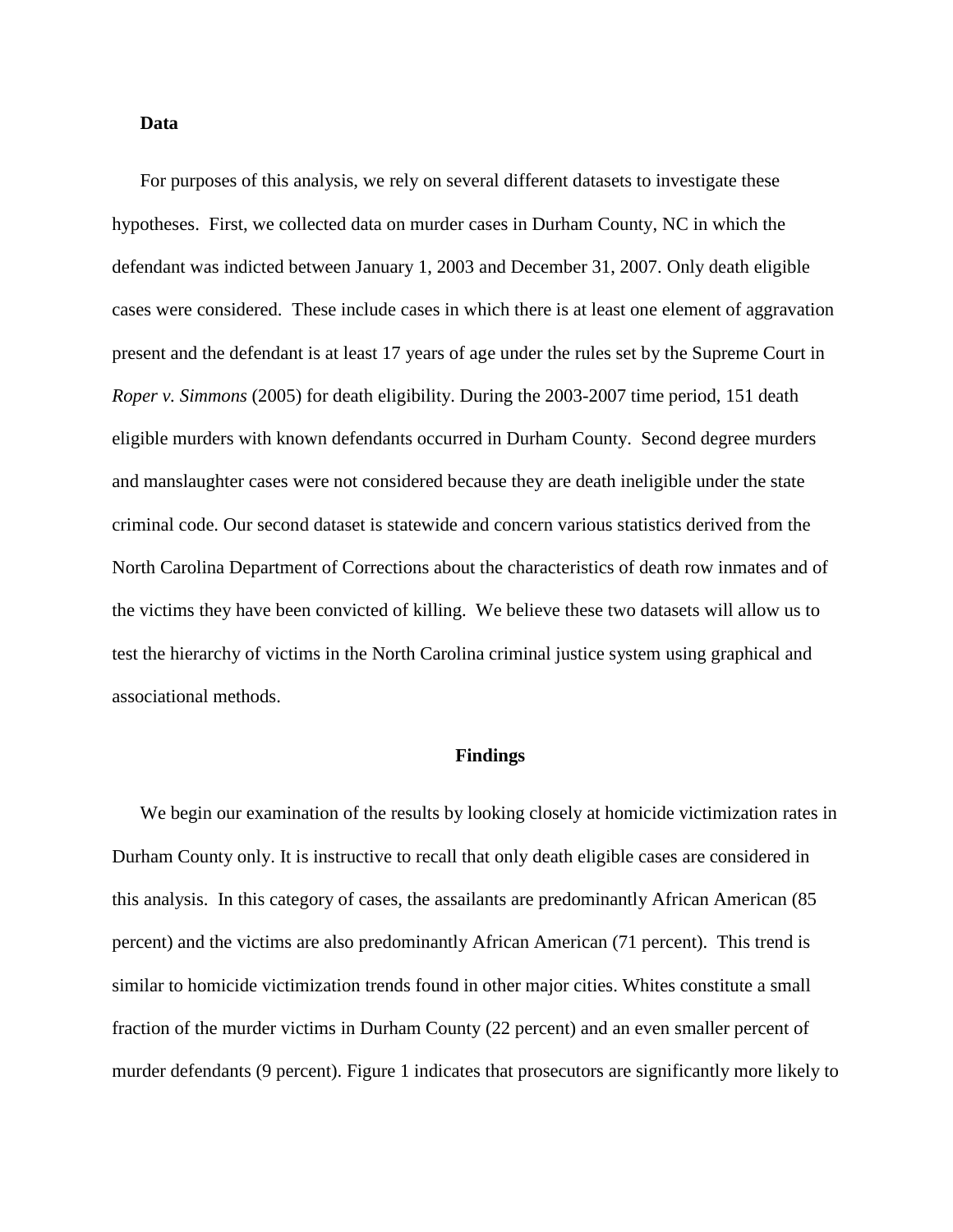seek the death penalty in white victim cases even though the proportion of white victims is relatively small compared to the proportion of black victims.

Figure1



In Figure 2 we examine the race and gender of Durham County victims and find that black men are the most likely individuals to become homicide victims, followed by white men, then black women and white women as the least likely to be victims of murder. However, when it comes to the decision to seek the death penalty, women, especially white women are most favored. White women make up only six percent of the murder victims in death eligible cases. Yet the prosecutor seeks the death penalty in 71 percent of those murders. Black women constitute 17 percent of the murders. Prosecutors seek the death penalty in 33 percent of these murders, less than half the rate for white women.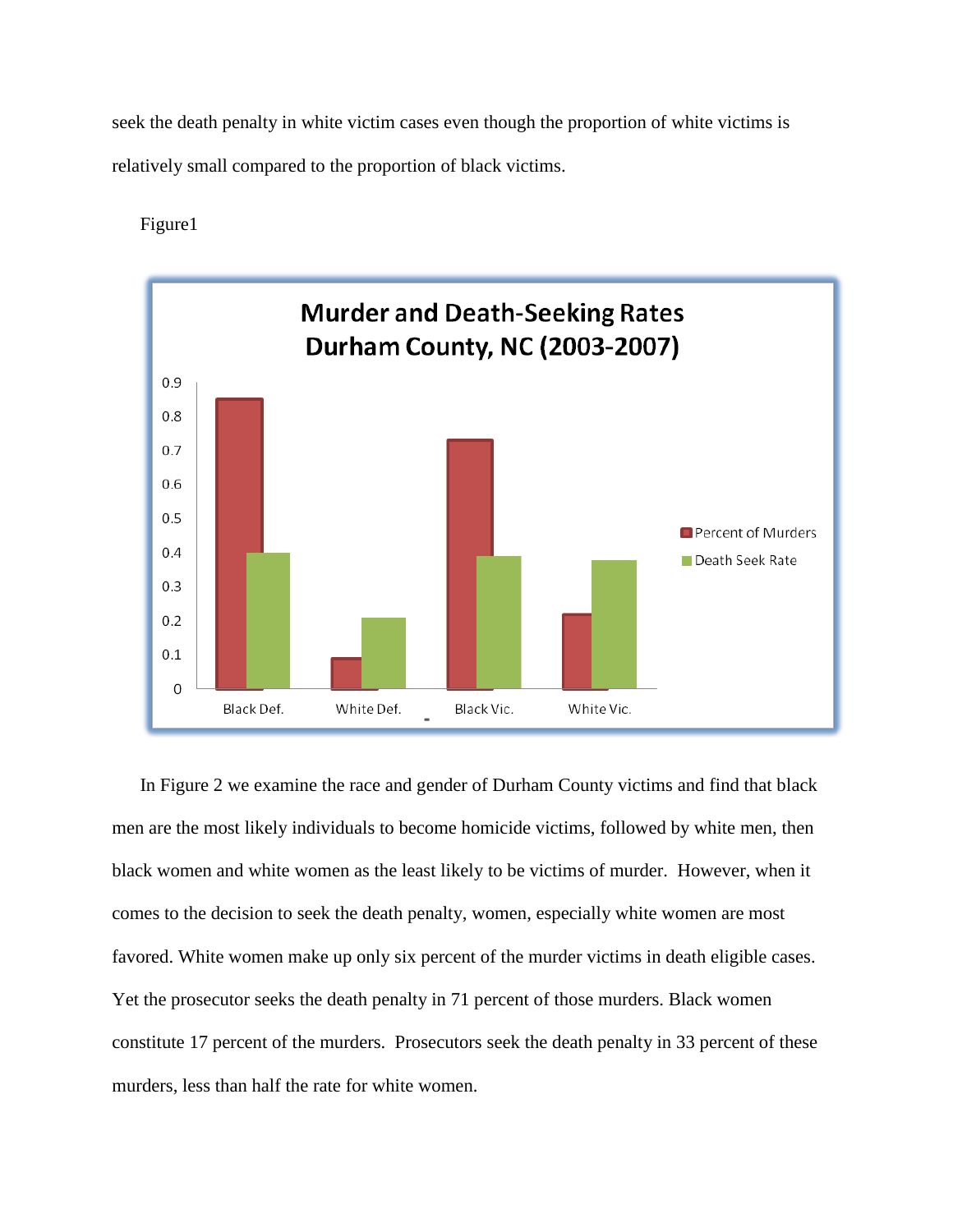



In Figure 3, we report the murder and death seeking rates by racial configurations. Some researchers (Kleck 1981) have claimed that the explanation for why African American victim cases are less likely to see the death penalty is that these cases are less aggravated because they are mostly acquaintance murders which often lack evidence of premeditation. We think this is nonsense. If this is true we should discover a similar trend in white-on-white murders. The proportions reported in Figure 3 suggest that this is not the case. More white-victim cases are processed for the death penalty irrespective of the race of the defendant. The undeniable conclusion from the Figure 3 is that white female victims definitely are at the top of the victim hierarchy when it comes to prosecutorial decision to seek the death penalty in Durham County, North Carolina. Below the top of that hierarchy, the story is less clear because the death penalty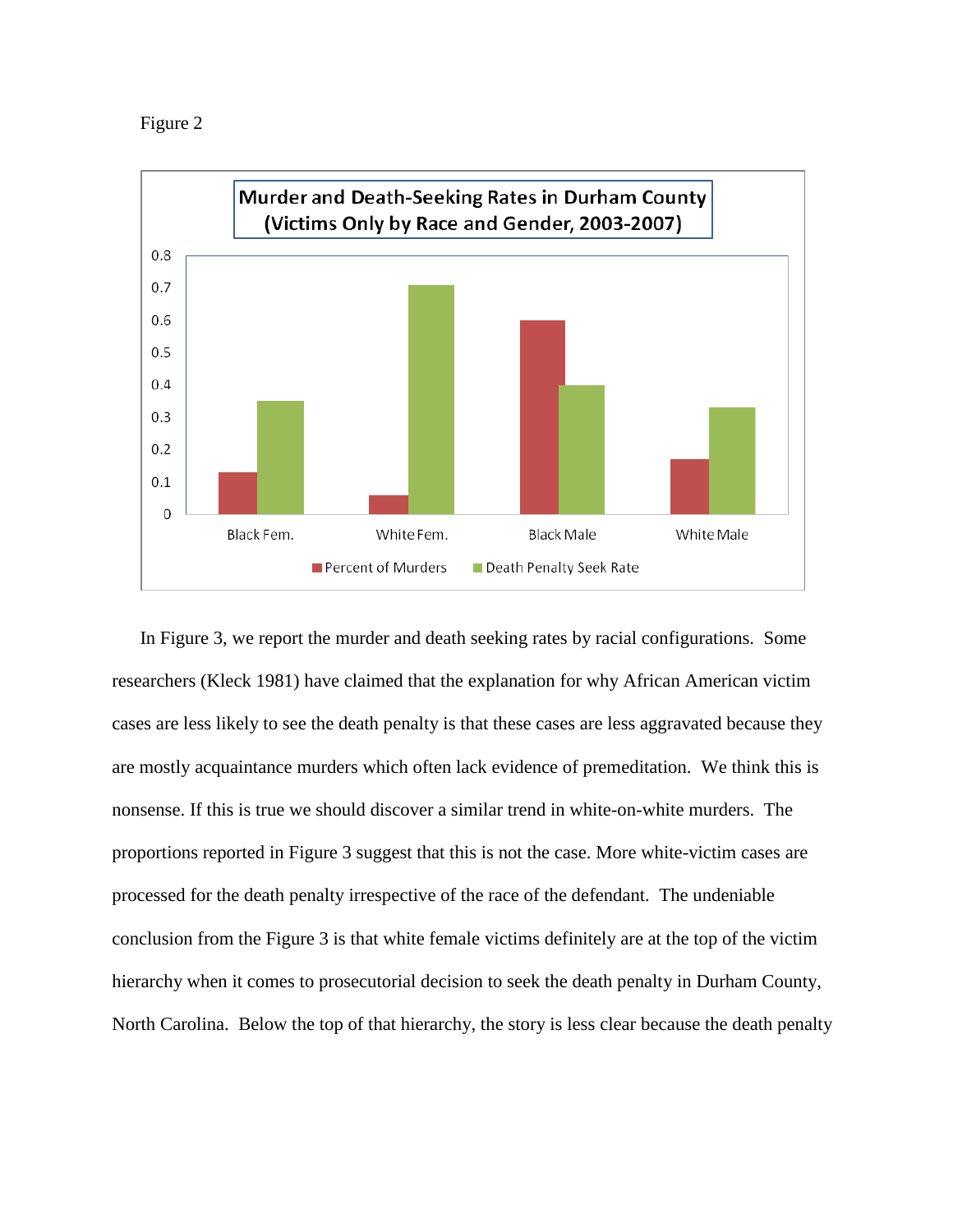seeking rate for black females, black males, and white males all hover around 33 percent, although black males clearly are the most likely victims of homicide.

Figure 3



We now turn out attention to analysis of statewide death penalty outcomes, beginning with an examination of the differential likelihood of execution based upon the race and gender of the victim.

# **Differential Likelihood of Execution by Race and Gender of the Victim**

# *Homicide victimization statewide*

Being a victim of homicide is heavily dependent on race, gender, and age (Rand, Lynch, and Cantor 1997). Young black males have extremely high rates of homicide victimization as compared to other demographic categories. On the other hand, these homicides are extremely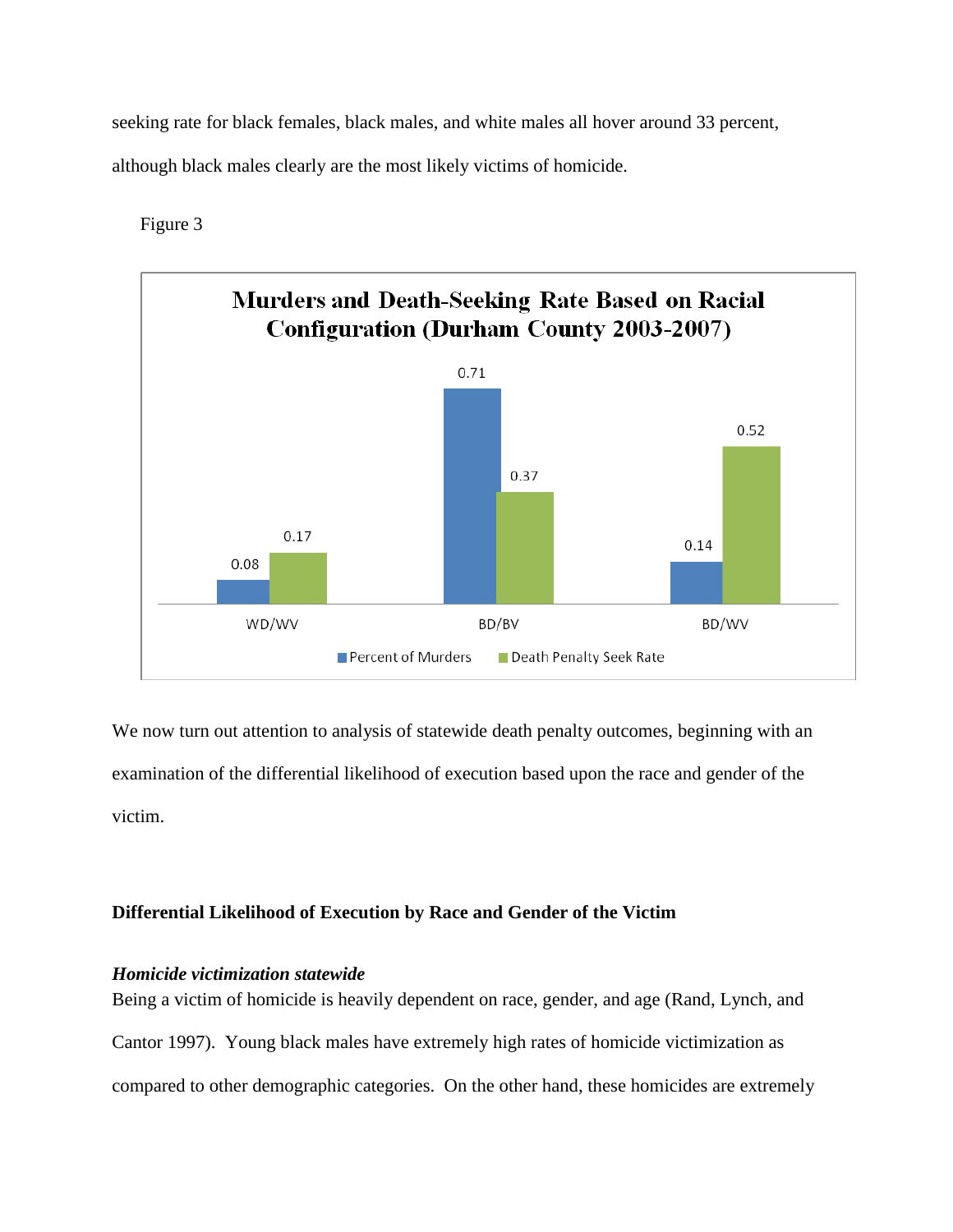unlikely to be followed by a death sentence or execution for the perpetrators. Women constitute only a relatively small proportion of homicide victims but their deaths are much more likely to lead to a capital prosecution. In North Carolina, the difference in likelihood that the death of a black man versus a white woman will lead to the execution of the perpetrator is 40: 1. This extremely large gap calls into question the equal protection guarantee of the U.S. Constitution.

From 1976 through 2008, 19,591 North Carolinians have been the victims of homicide, almost 600 per year on average. Of these, about three-quarters are male, and 54 percent are African-American.<sup>2</sup> Table 1 shows the number of homicide victims by race and gender.

#### (Insert Table 1 about here)

The table shows that fully 42 percent of homicide victims in North Carolina since 1976 have been black males; 29 percent, white males; 14 percent, white females, 10 percent, black females, and 10 percent, persons of other or unknown race or gender. These numbers of course vary somewhat over time. Figure 4 shows the rate per population of being the victim of homicide from 1976 to 1999.

 $\overline{\phantom{a}}$ 

<sup>&</sup>lt;sup>2</sup> In the 2000 US Census, blacks were 21.6 percent of the North Carolina population.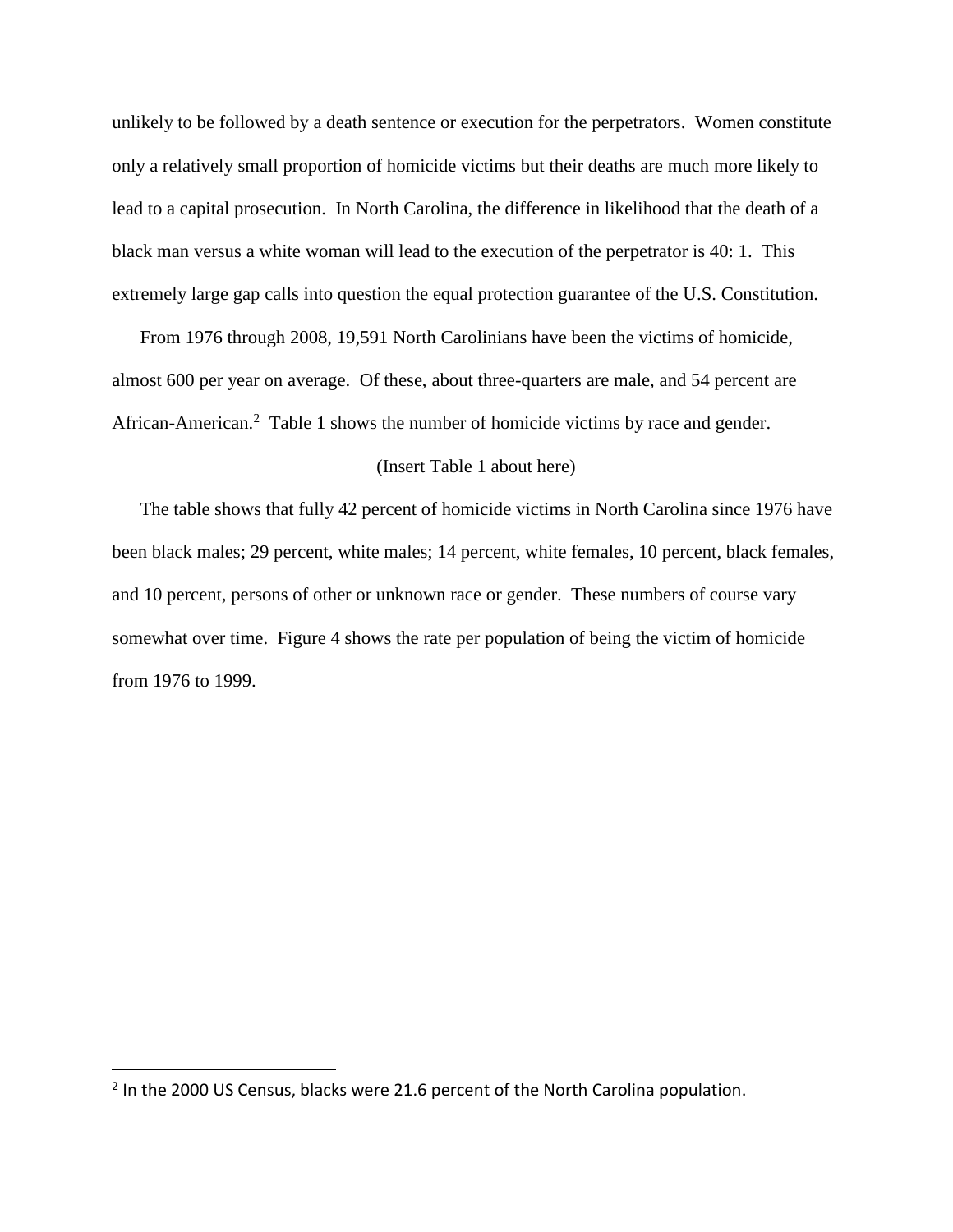Figure 4. Homicide Rates by Race and Gender.



Across the US, victimization rates range from approximately 5 per 100 000 population (in 1999) to just over 10 (in 1980). In North Carolina, for the period studied here, the numbers are slightly higher, ranging from 7 to 11 per 100 000 population. The figure makes clear, however, that race and gender differentiate very strongly in a person's likelihood of being the victim of murder. For white women in North Carolina, the rate falls within the range of 2.3 to 3.5, whereas for black men the chances of being murdered are between 28 to 53 per 100 000 population: more than 10 times greater.

Interestingly, age also affects one's likelihood of homicide victimization, across all races and genders. Figure 5 shows the rates for black males of all ages.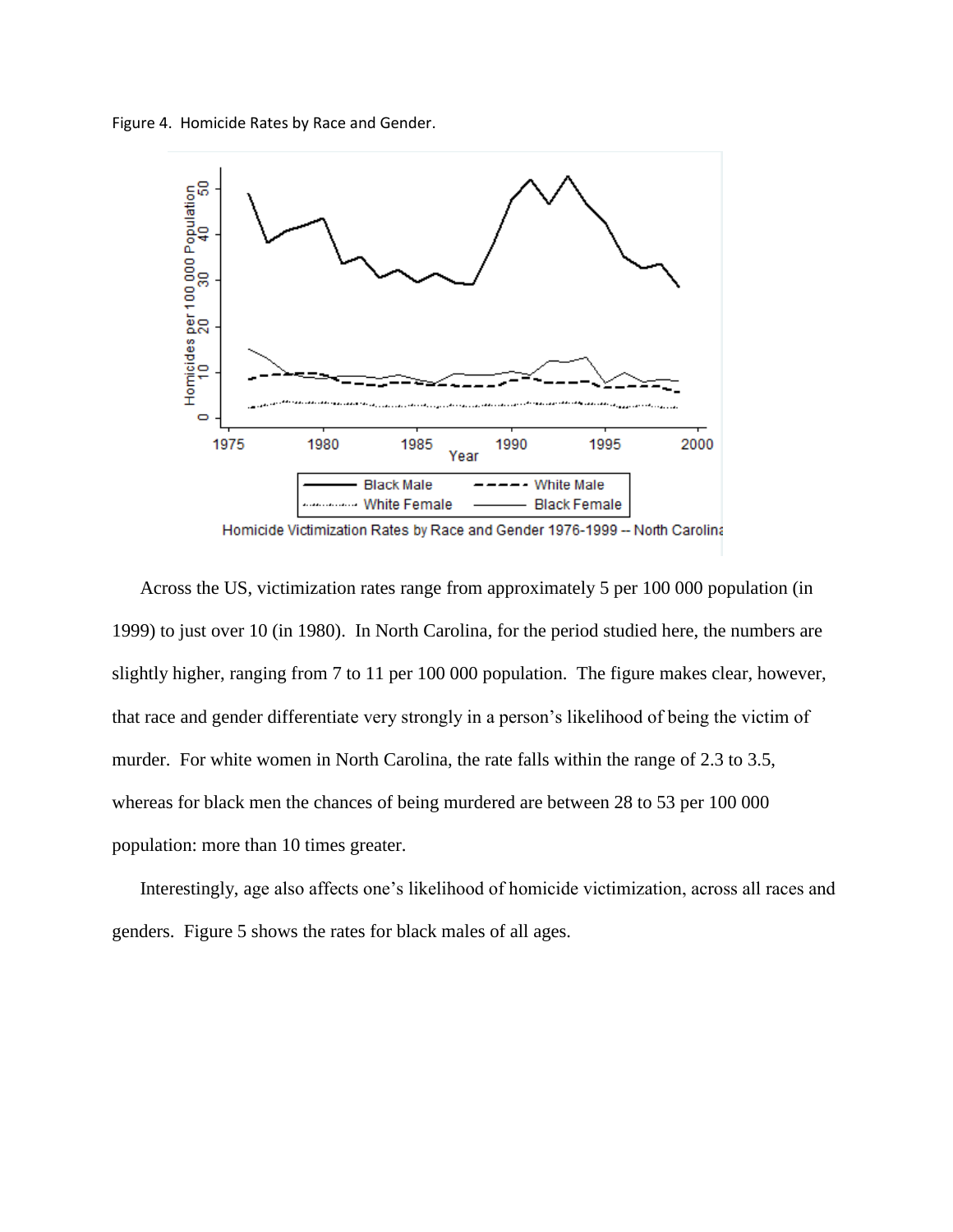#### Figure 5



Young men aged between 18 and 34 years are the heart of the homicide crisis in the United States as in North Carolina. Their rates of victimization are routinely more than 100 in 100,000 whereas the overall rate across all age and racial groups is 5 to 10. The killers of these different categories of victims have greatly varying chances of being executed for their crimes. If the death penalty were designed to be a deterrent to crime, one could imagine that it would be focused on where the homicides are occurring, but as we will see in the next section, it is not. In fact, it is focused on the killers of white women, statistically the least likely group in the population to be the victim of murder.

## **Executions Trend in North Carolina**

The killers of 56 homicide victims have been executed in North Carolina since 1976, whereas 19,517 homicides have occurred. The rate of execution is therefore 56 / 19,517 or 0.287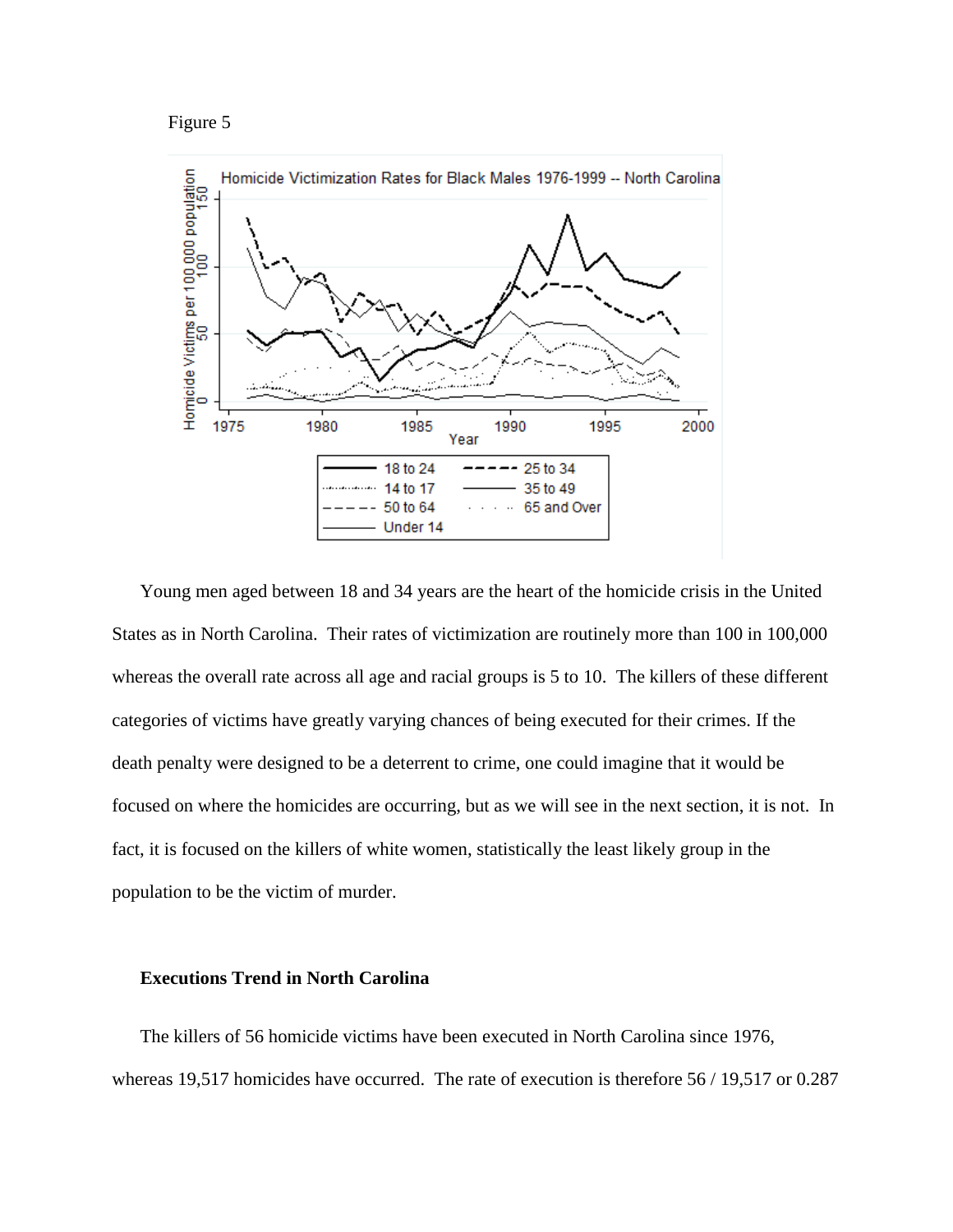percent. First of all, we should note what a tiny proportion of all murders nationwide are punished by execution. For instance, Songer and Unah (2006) place this figure at approximately 2%; the figure here is even lower. Second, the disparities apparent in Figures 6 and 7 are truly remarkable, indicating that there is a racial hierarchy in the victims for whom an execution is most likely to be carried out. As with the Durham County analysis, black men are by far the largest category of victims of homicide in North Carolina, but the killing of white women has more than 40 times the likelihood of leading to an execution than does the killing of black men.

As Friedman (1993) attests, this result speaks loudly about the symbolic power of white women in American culture. In the criminal justice arena, white females have historically been viewed as a subgroup most deserving of special protection in both traditional and institutional terms, and this hallowed status has led invariably to the escalation of punitive responses to their victimization. Historically, the death penalty was the favored punishment for individuals convicted of raping not just any woman but a white woman, and especially if the assailant was black. It is a mark of social advancement that the Supreme Court ended this practice in its Coker decision in 1977. It is a federal offense in the United States to transport women across statelines for purposes of prostitution. That policy rule was promulgated in the aptly named Mann Act, enacted in 1910 primarily to punish individuals of any gender but primarily men who transport a white woman across state lines for crimes of moral turpitude (Unah 2009 p. 161). Both the pre-1977 use of the death penalty in rape cases and the legislative goals of the Mann Act are a testament to the social value that society places on white women compared to women of other races.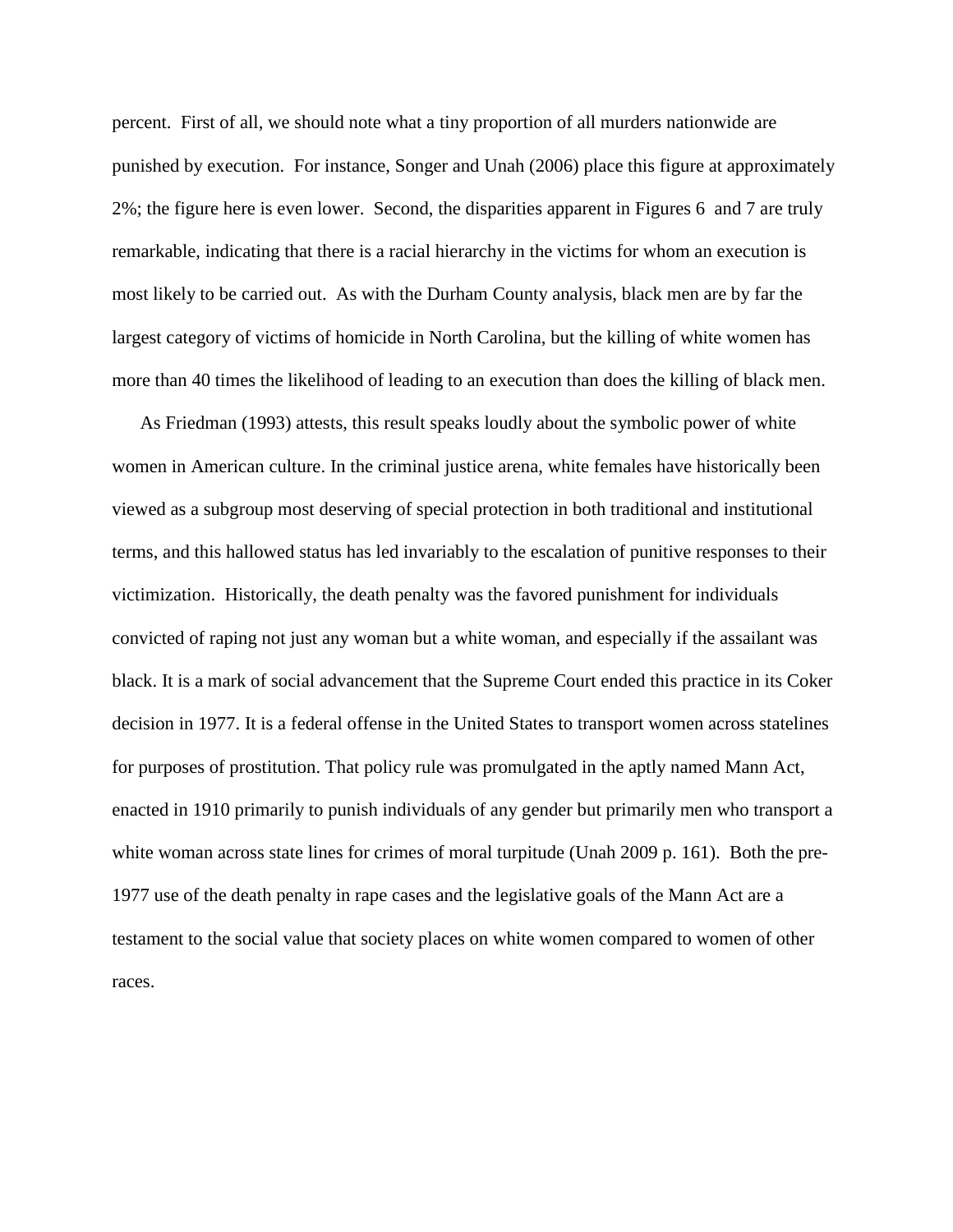**Figure 6 Race and Gender of Homicide Victims**



These figures further illustrate the tensions underlying political and scholarly debate over capital punishment. Many political commentators (e.g., former Solicitor General Robert Bork) and many economists who advocate a communication theory of punishment, claim that a deterrent effect of executions on murders exists (Mocan and Gitling 2002; Sheppard, 2003). These claims often ignore the fact that criminal behavior, and especially murder, is not always a matter of careful rational calculation. They further ignore the ephemeral nature of emotions and the role they play in criminal activity. Our paper does not examine the soundness of these deterrence claims but one thing that is clear is that through executions, American society is communicating the values it places on different groups of individuals. As indicated in Figure 7,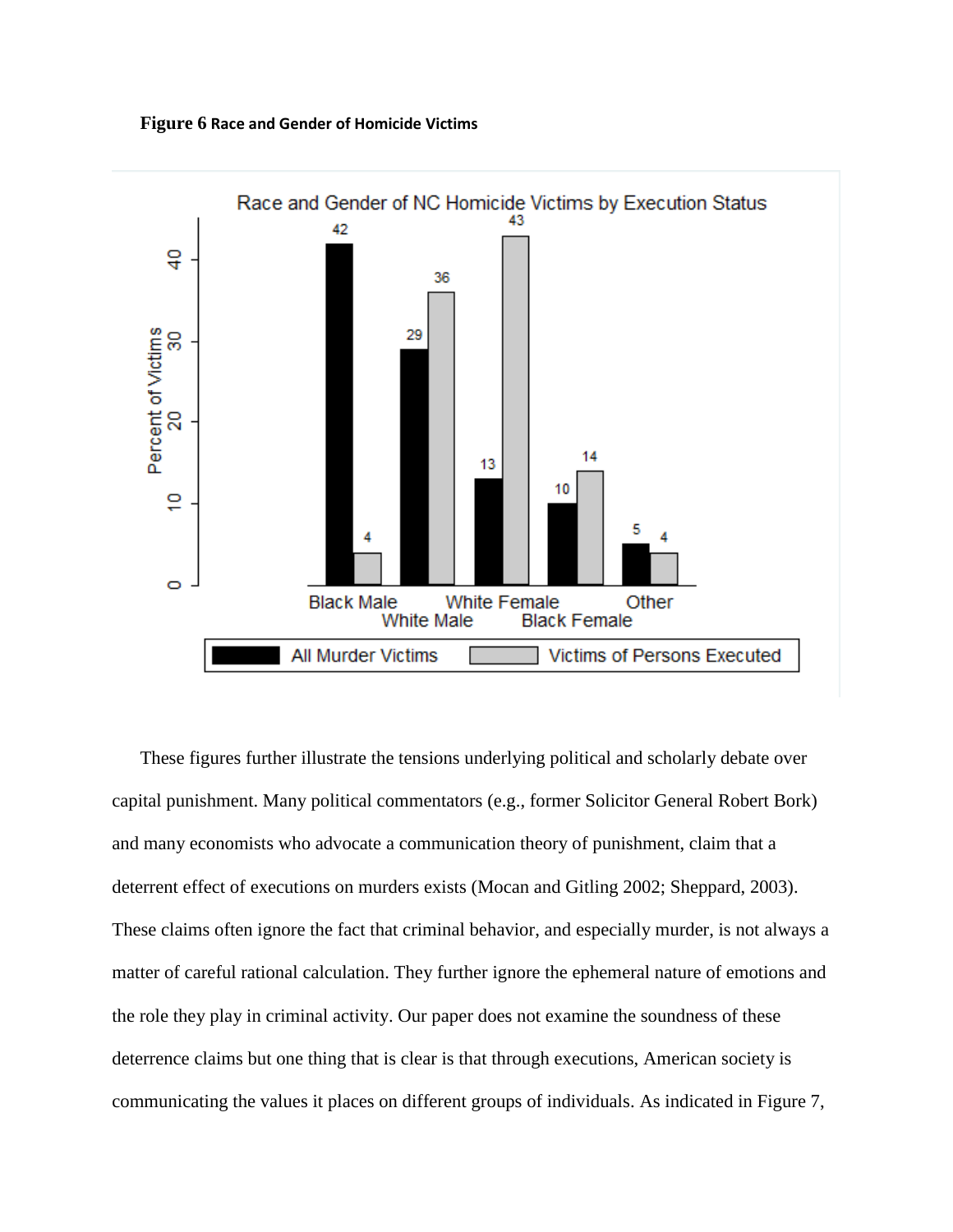there is clearly a racialized and gendered gradient in the social valuation of victims. Black men are clearly least valued whereas white women are most valued in the criminal justice system. Their respective chances of being the victim of homicide are in direct inverse proportion to the likelihood that their murderers will face capital punishment.

# Execution Rate per 1000 Homicides 10.05 ē Executions per 1000 Victims<br>4<br>6 3.53 3.42 2.71  $\overline{\mathbf{N}}$  $.24$ Ō **Black Male Black Female** Other **White Male White Female**

## **Figure 7 Execution Rates by Race and Gender of the Victim.**

# **Conclusion**

North Carolina is typical of many states in that it is engaged in a wrenching debate about the viability of its capital punishment system. In this paper we join that debate by proposing a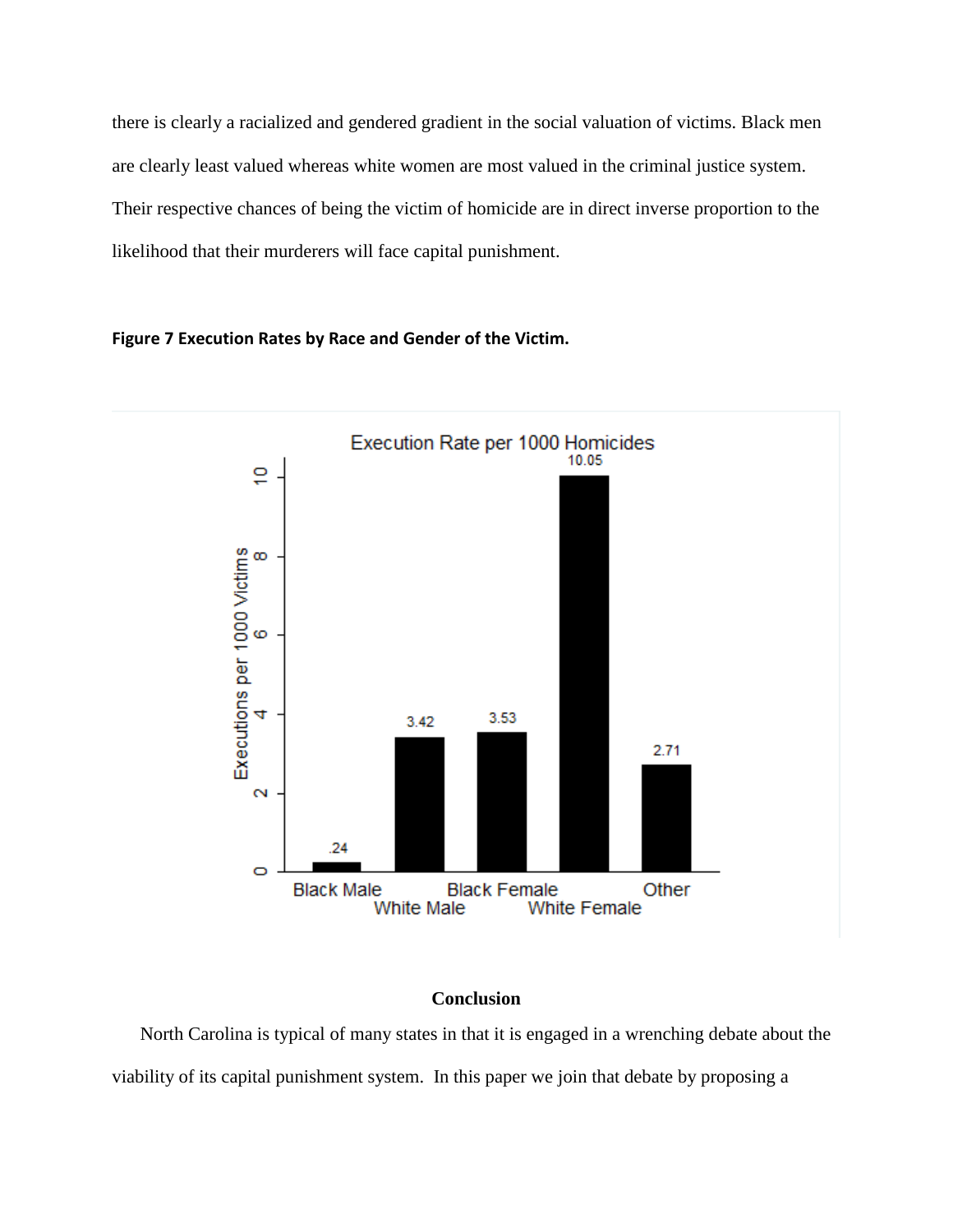theoretical argument that there is a racialized and gendered gradient in the social valuation of victims of murder in the state's criminal justice system. We have employed basic graphical methods to analyze data from Durham County which is located in the Research Triangle Area and is one of the largest, most economically vibrant, and racially progressive areas of the state. We have also reviewed evidence from statewide sources on execution trends in the post *Furman* era in North Carolina. The evidence we have presented suggest that there are serious disparities based on race and gender in the prosecution and application of capital punishment.

We conclude that at least in one county, prosecutors are a significant source of these disparities. On a statewide level, the analysis presented here suggests that juries are also a key source of the problem of racial and gender disparities in the processing and outcomes of death penalty cases. Black victims are significantly less likely to see their murderers sentenced to death and executed. White victims have the opposite experience. The most clear and consistent finding is that white women enjoy what we call a most-favored-victim status in the North Carolina criminal justice system. We think that these findings have long run implications for the operation and legitimacy of the criminal justice system. Public support for government activity is a source of psychic income for individuals who work in our institutions of government. It is therefore a source of strength for government institutions. Discriminatory practices in the criminal justice system has a corrosive effect on the the public's willingness to support these institutions. Gregory Caldiera and James Gibson and others have carefully examined public perceptions of the legitimacy of American courts, especially the U.S. Supreme Court. They conclude that African Americans are the least likely to have confidence in the Supreme Court (Caldeira and Gibson 1986). Criminologists John Cochran and Mitchell Chamlin (2006) have arrived at a similar conclusion based on their analysis of the enduring racial divide in death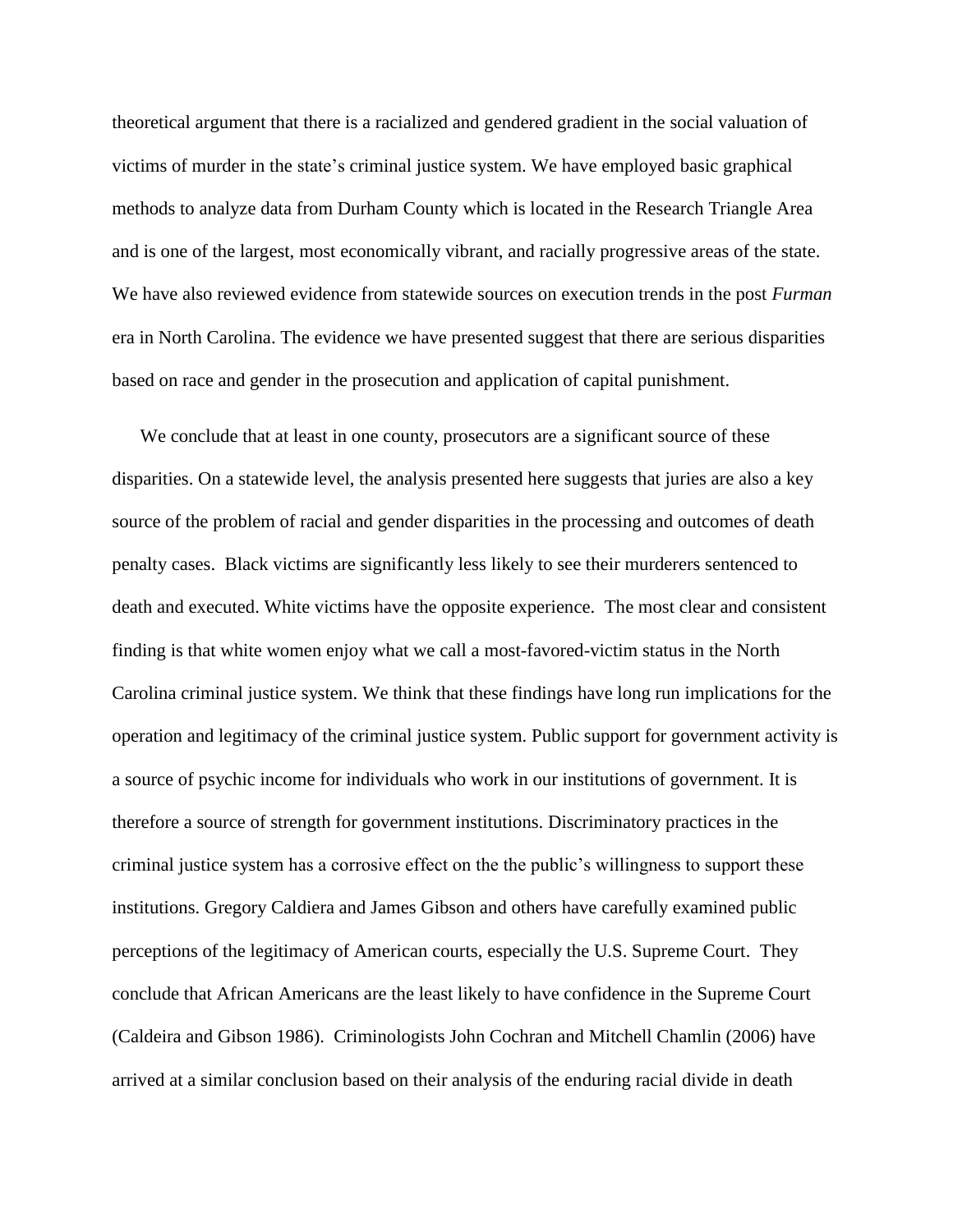penalty support. It is the legitimacy of the justice system that is most imperilled by the racialized and gendered disparity that the system practices. In North Carolina reforms, including the establishment of the Office of Indigent Defence Services and the erstwhile North Carolina Racial Justice Act, were having the effect of reducing dramatically the likelihood that capital sentences will be carried out in a discriminatory manner. Unfortunately, the Racial Justice Act was repealed in 2012 following the election of a conservative legislature and a conservative governor, putting into motion the possibility of a resumption of executions in the state.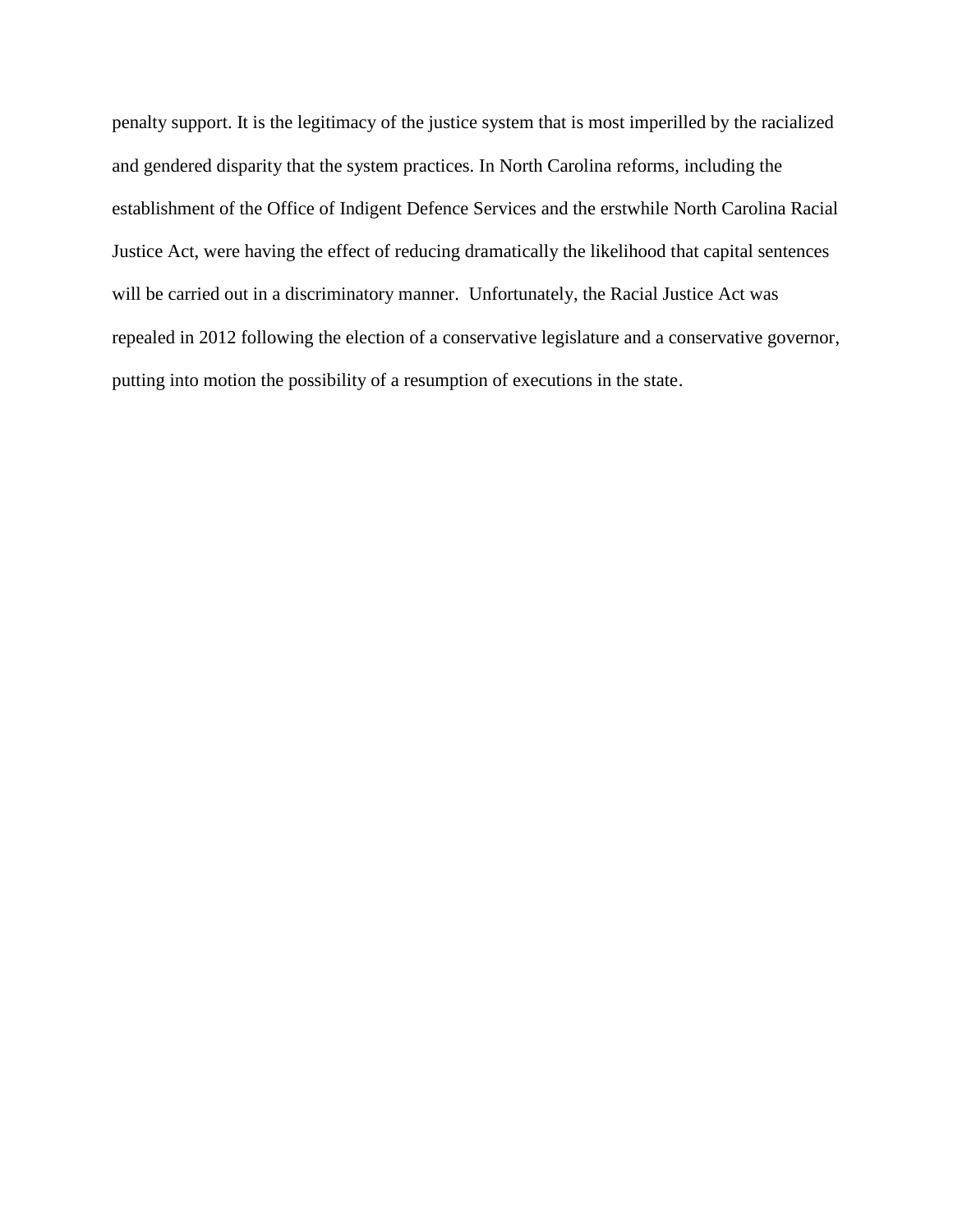#### **Bibliography**

Beckett, Katherine, Kris Nyrop, and Lori Pfingst. 2006. "Race, Drugs, and Policing:

Understanding Disparities in Drug Delivery Arrests." *Criminology* 44(1) 105-137.

Beckett, Katherine, Kris Nyrop, and Lori Pfingst. 2006. "Race, Drugs, and Policing:

Understanding Disparities in Drug Delivery Arrests." *Criminology* 44(1) 105-137.

Blalock, Hubert, M. 1967. *Toward a Theory of Minority Group Relations*. New York: Wiley.

- Bobo, Lawrence and Devon Johnson. 2004. "A Taste for Punishment: Black and White Americans' Views on the Death Penalty and the War on Drugs." *Du Bois Review: Social Science Research on Race* 1:151-180.
- Bobo, Lawrence and James Kluegel. 1997. "Opposition to Race-targeting: Self-interest, Stratification Ideology, or Racial Attitudes?" *American Sociological Review* 58:443-464.
- Bobo, Lawrence, James Kluegel, and Ryan Smith. 1996. "Laissez-Faire Racism: The Crystallization of a 'Kindler, Gentler' Anti-black Ideology" in *Racial Attitudes in the 1990s: Continuity and Change,* edited by Steven A. Tuch and Jack K. Martin. Westport, CT.: Praeger.
- Bonacich, Edna. 1980. "Class Approaches to Race and Ethnicity." *Insurgent Sociologist* 10:9-23. Borg, Miriam J. 1997. "The Southern Subculture of Punitiveness? Regional Variation in

Buckler, Kevin, Steve Wilson, Deborah Hartley, and Mario Davila. 2011. "Racial and Ethnic Perceptions of Injustice: Does Prior Personal and Vicarious Incarceration Experience Alter the Racial/Ethnic Gap in Perceptions of Injustice?" *Criminal Justice Review* 36:

Support for Capital Punishment." *Journal of Research in Crime and Delinquency, 34:25- 45*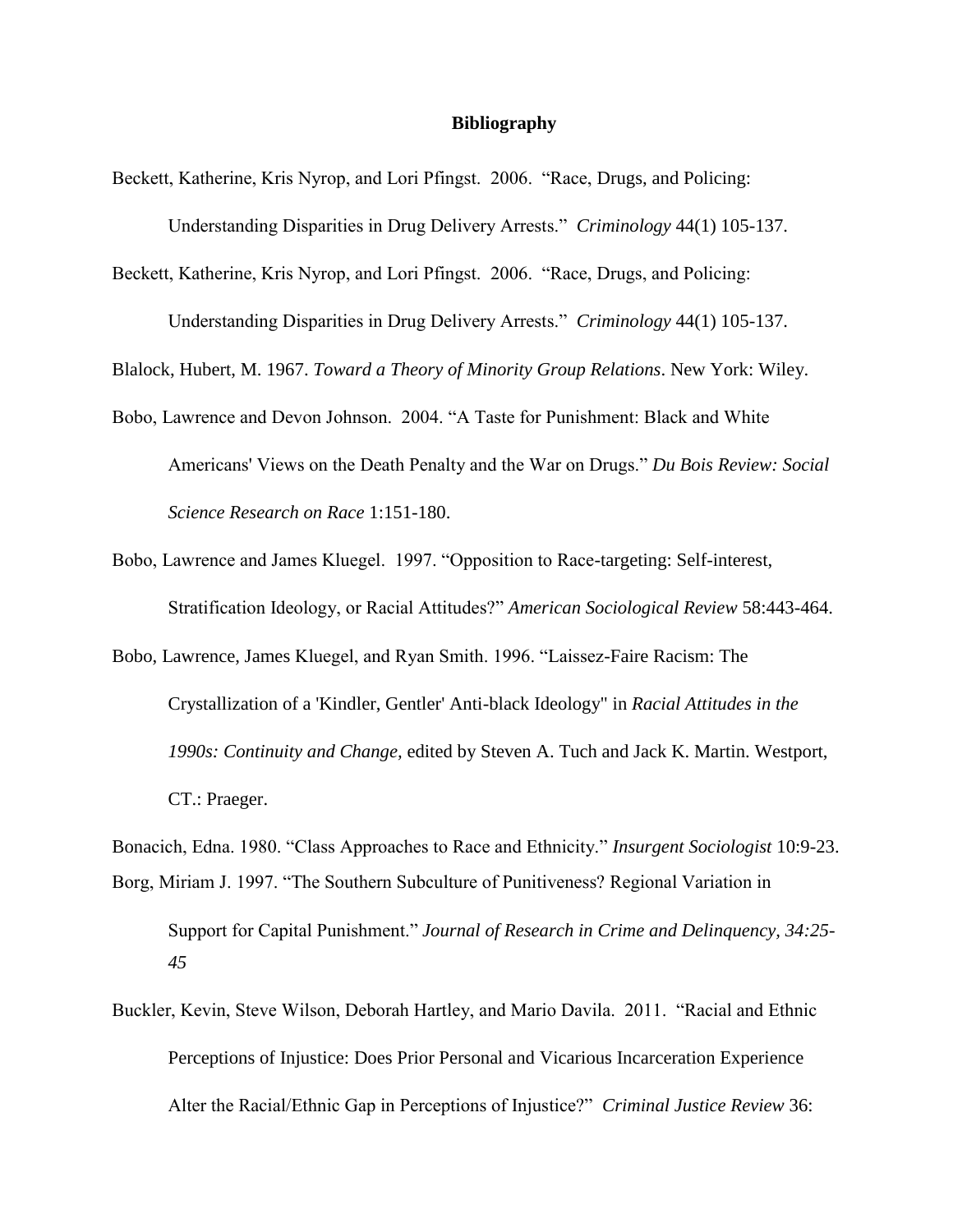269.

- Caldeira, Greggory and James Gibson. 1986. "The Etiology of Public Support for the Supreme Court." *American Journal of Political Science* 36: 635-.
- Carter, David. 1985. "Hispanic Perceptions of Police Performance: An Empirical Assessment." *Journal of Criminal Justice* 13:487-500
- Chambliss, William and Robert Seidman, 1971. *Law, Order and Power*. Reading, MA: Addison-Wesley.
- Clear, Todd. 2007. *Imprisoning Communities: How Mass Incarceration Makes Disadvantaged Neighborhoods Worse.* New York: Oxford University Press.
- Cochran, John and Mittchell Chamlin. 2006. "The Enduring Racial Divide in Death Penalty Support." *Journal of Criminal Justice* 34: 85-99.
- Cole, David. 1999. *No Equal Justice: Race and Class in the American Criminal Justice System*. New York, NY: The New Press.
- Collins, Sharon. 1997. *Black Corporate Executives: The Making and Breaking of a Black Middle Class*. Philadelphia, PA: Temple University Press.
- Converse, Philip. 1964. "The Nature of Belief Systems in Mass Publics." In *Ideology and Discontent,* ed. David E. Apter. New York: Free Press.
- Dimock, Michael and Carroll Dohetry. 2013. "Wider Race Gap in Interest than for Rodney King, O.J. Simpson: Modest Public Interest in Close of Zimmerman Trial." *Pew Research Center* 1-13.
- Eberhardt, Jennifer L., Paul G. Davis, Valerie J. Purdie-Vaughns, and Sheri Lynn Diamond. 2006. "Looking Deathworthy: Perceived Stereotypicality of Black Defendants Predicts Capital Sentencing Outcomes." *Psychological Science,* 17: 383-86
- Edsall, Thomas B. and Mary D. Edsall. 1990. *Chain Reaction: The Impact of Race, Rights, and Taxes on American Politics.* New York W.W. Norton.
- Flanagan, R.J. and M.S. Vaughn. 1996. Public opinion about Police Abuse of Force, in: W.A. Geller and H. Toch (Eds) *Police Violence: Understanding and Controlling Police Abuse*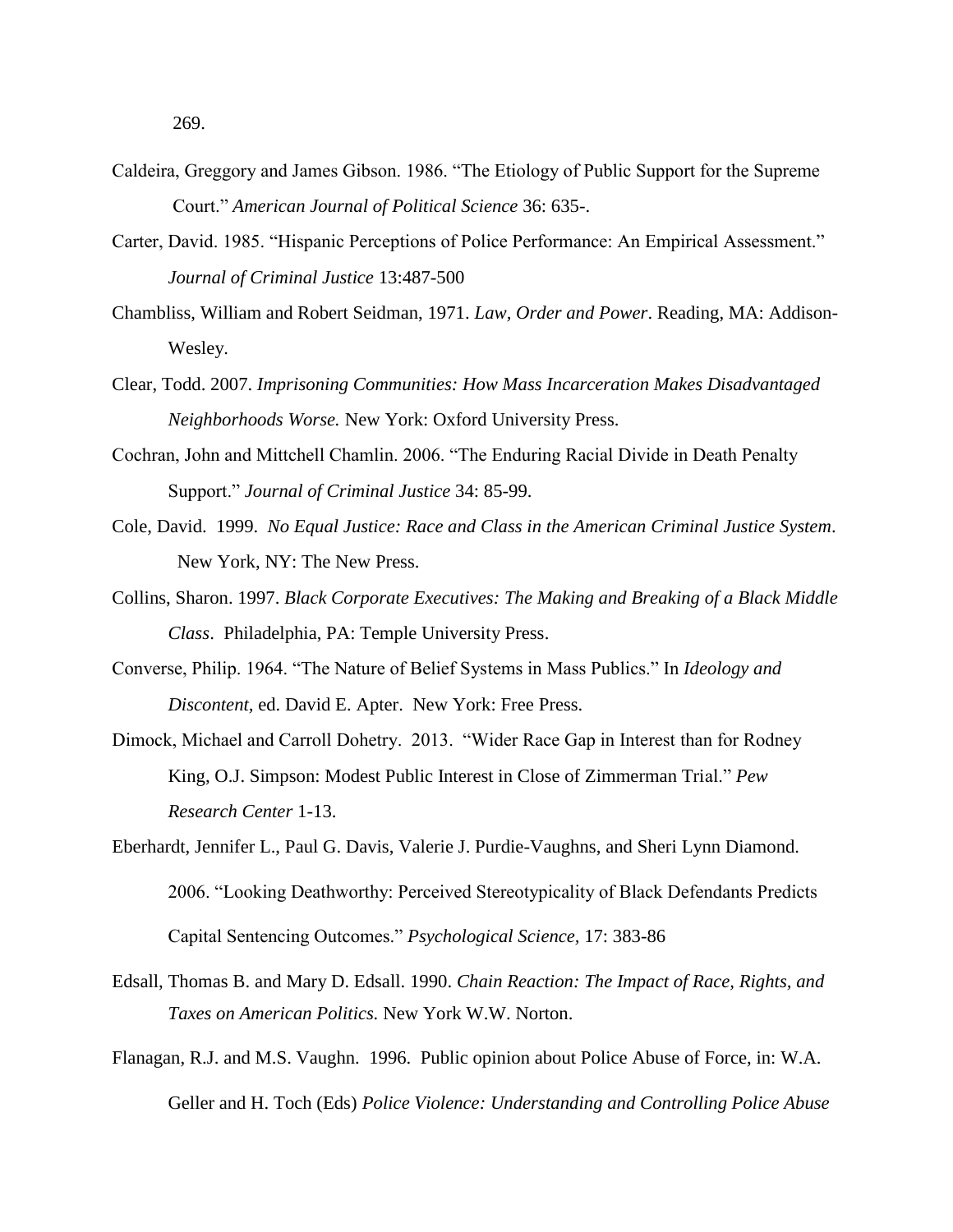*of Force*, 113-128. New Haven, CT: Yale University Press.

Gabiddon, Shaun and Kareem L. Jordan. 2013. "Public Opinion on the Killing of Trayvon Martin: A Test of the Racial Gradient Thesis." *Journal of Crime and Justice* 36:283-298.

Gelman, Andrew and Jennifer Hill. 2007. *Data Analysis Using Regression and* 

*Multilevel/Hierarchical Models.* New York: Cambridge University Press.

- Giles, Michael and Arthur Evans. 1986 "The Power Approach to Intergroup Hostility." *Journal of Conflict Resolution* 3: 469-486.
- Goidel, Kirby, Wayne Parent and Bob Mann. 2013. "Race, Racial Resentment, Attentiveness to the News Media, and Public Opinion Toward the Jena Six." *Social Science Quarterly* 92:20–34.
- Grasmick, Cochrana, Bursik, and Kimpela. 1993. "Religion, Punitive Justice and Support for the Death Penalty." *Justice Quarterly 32*: 251-266
- Hagan, John, and Celesta Albonetti. 1983. "Race, Class and the Perceptions of Criminal Injustice in America." *American Journal of Sociology* 88:329-355.
- Hagan, John, Carla Shedd and Monique R. Payne. 2005. "Race, Ethnicity and Youth Perceptions of Criminal Injustice." 2005. *American Sociology Review* 70:381-407.
- Hansen, Mark. "Different Jury Different Verdict?" *American Bar Association Journal* 78:54.
- Hawkins, Darnell. 1987. "Beyond Anomalies: Rethinking the Conflict Perspective on Race and Criminal Punishment. *Social Forces* 65:719-45.
- Henderson Martha, Francis Cullen, Liqun Coa, Sandra L. Browning and Renee Kopache. 1997. "The Impact of Race on Perception of Criminal Injustice." *Journal of Criminal Injustice 25*: 447-62.
- Hochschild, Jennifer. 1995. *Facing up to the American Dream: Race Class and the Soul of the Nation*. Princeton New, Jersey Princeton University Press.

Huckfeldt, Robert and John Sprague 1993. "Citizens, Contexts, and Politics" In Political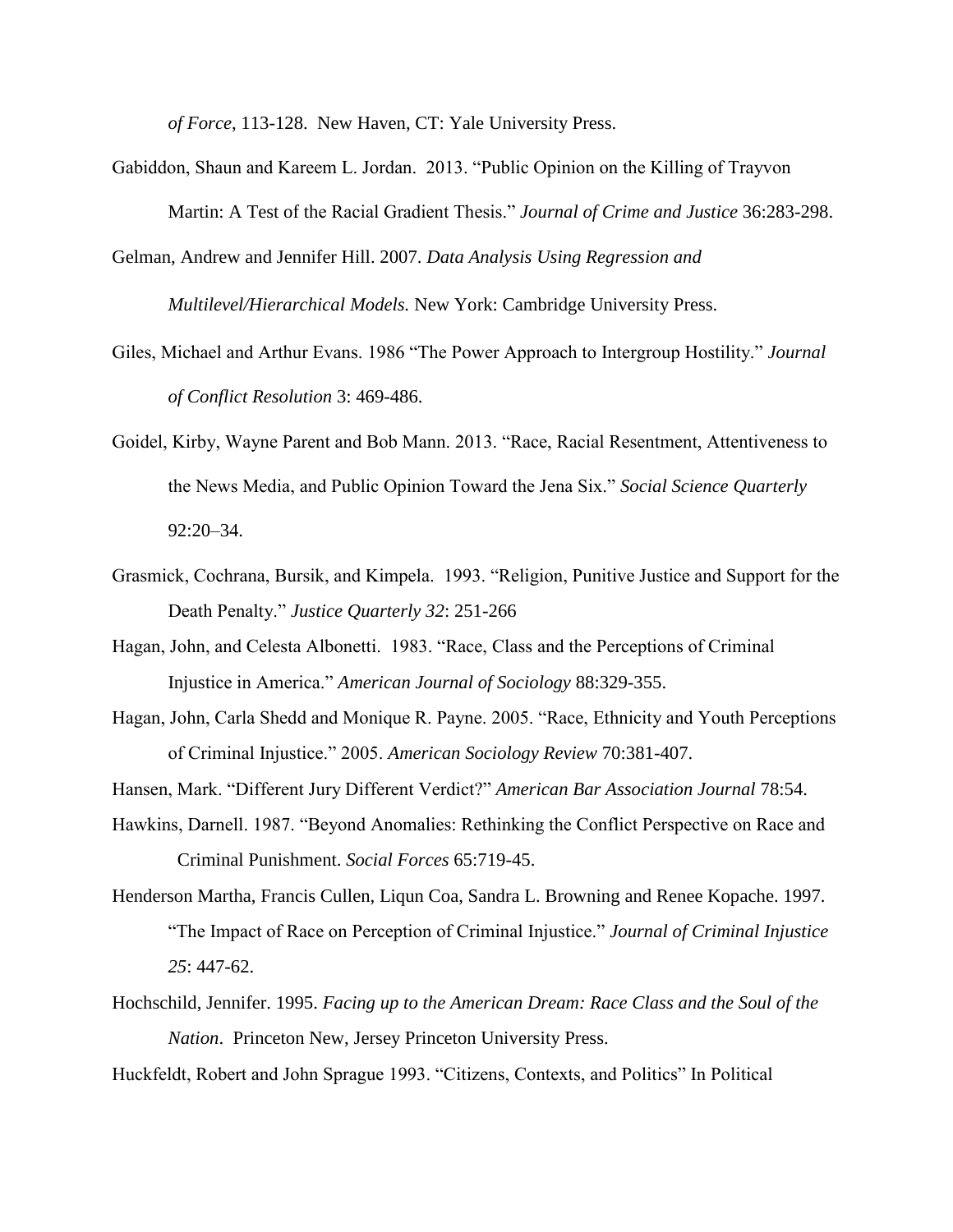Science: The State of the Discipline II, ed. Ada Finifter, Washington D.C.: American Political Science Association

- Jackson, Pamela I. Leo Carroll. 1981. "Race and the War on Crime: The Sociopolitical Determinants of Municipal Police Expenditures in 90 Non-Southern U.S. Cities." *American Sociological Review* 46:290-305.
- Jacobs, David and Jason T. Carmichael. 2001. "The Politics of Punishment across Time and Space: A Pooled Time- Series Analysis of Imprisonment Rates." *Social Forces* 80:61- 89.
- Jacobs, David and Ronald Helms. 1996. "Towards a Political Model of Incarceration." *American Journal of Sociology* 102: 323–57.
- Kent, Stephanie and Jason Carmichael. 2013. "Racial Residential Segregation and Social Control: A Panel Study of the Variation in Police Strength Across U.S. Cites, 1980- 2010." *American Journal of Criminal Justice.*
- Kent, Stephanie and David Jacobs. 2005. "Minority Threat and Police Strength From 1980 to 2000: A Fixed-Effects Analysis of Nonlinear and Interactive Effects in Large U.S. Cities." *Criminology* 43:731-760.

Key, V.O. 1949. *Southern Politics in State and Nation*. New York: Knopf.

- Kinder, Donald R. and Lynn M. Sears. 1996. *Divided By Color: Racial Politics and Democratic Ideals*. Chicago: The University of Chicago Press.
- King, Desmond and Rogers Smith. 2005. "Racial Orders in American Political Development. *American Political Science Review* 99:75-92.
- Lasley, James. 1994. "The Impact of the Rodney King Incident on Citizen Attitudes Toward the Police." *Policing and Society: An International Journal* 3:245-255.
- Lawrence, Bobo, and James R. Kluegel. 1997. "Status, Ideology and Dimensions of Whites' Racial Beliefs and Attitudes: Progress and Stagnatio[n."](http://www.wjh.harvard.edu/soc/faculty/bobo/pdf%20documents/StatIdgy.pdf) Pp. 93-120 in *Racial Attitudes in*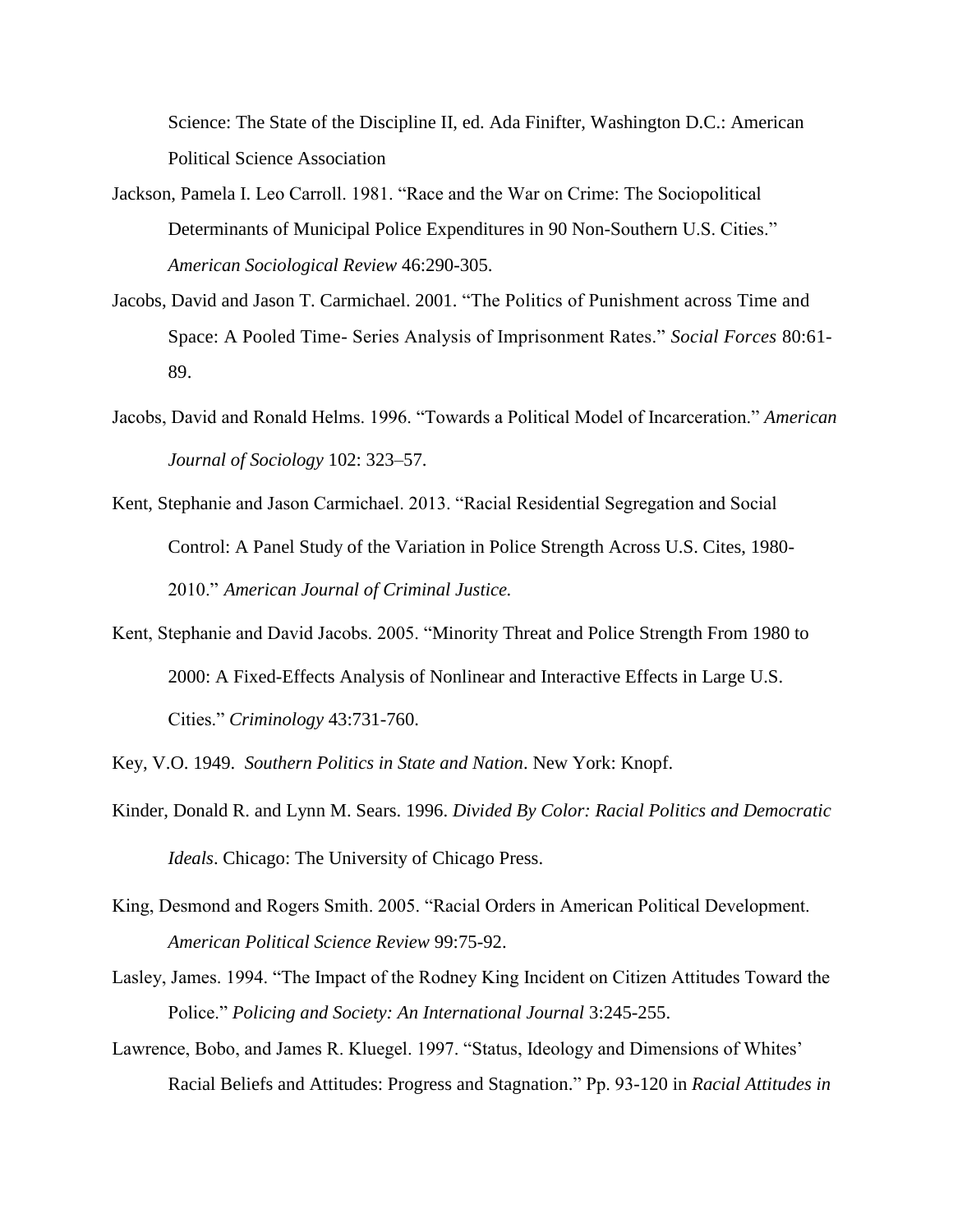*the 1990s: Continuity and Change*, edited by S. A. Tuch and J. K. Martin. Greenwood, CT.:Praeger.

- Liska, Allen E. 1992. *Social Threat and Social Control*. Albany, NY: State University of New York Press.
- Liska, Allen E., Mitchell B. Chamlin and Mark D. Reed. 1985. "Testing the Economic Production and Conflict Models of Crime Control." *Social Forces*, 64: 119-138.
- Lundman, Richard and Robert Kaufman. 2006. "Driving While Black: Effects of Race, Ethnicity, and Gender on Citizen Self-Reports of Traffic Stops and Police Actions." *Criminology* 41: 195-220.

Mangum, David J. 1978. *Crossing Over the Line: Legislating Morality and the Mann Act.*

- Metress, Christopher. 2002. *The Lynching of Emmett Till: A Documentary Narrative.* The University of Virginia Press.
- Mitchell, Michael and James Sidanius, 1995. "Social Hierarchy and Executions in the United States: A Social Dominance Perspective. The Death Penalty: A Social Dominance Perspective." *Political Psychology* 16:591-619.
- Peffley, Mark, and Jon Hurwitz. 2010. *Justice in America: The Separate Realities of Blacks and Whites.* New York: Cambridge University Press.
- Portes, Alejandro and Ruben Rumbaut. 2001. *Legacies: The Story of the Immigrant Second Generation.* University of California Press.
- McDonald, John, Robert Stokes, Greg Ridgeway, and Jack Riley. 2007. "Race, Neighbourhood Context and Perceptions of Injustice by the Police in Cincinnati. Urban Studies 44:2567- 2585.
- Paternoster, Raymond et al. 2004. "Justice by Geography and Race: The Administration of the Death Penalty in Maryland." *Margins* 1:38-40
- Radelet, Michael and Glenn Pierce. 1985. "Race and Prosecutorial Discretion in Homicide Cases." *Law and Society Review* 19:587-622.
- Riley, John. 1992. "Race, Defense Lapses Seen as Key to Verdict." *Newsday* Apr. 30 1992 p. 4.
- Sampson, Robert and Dawn Bartusch. 1998. "Legal Cynicism and (Subcultural?) Tolerance of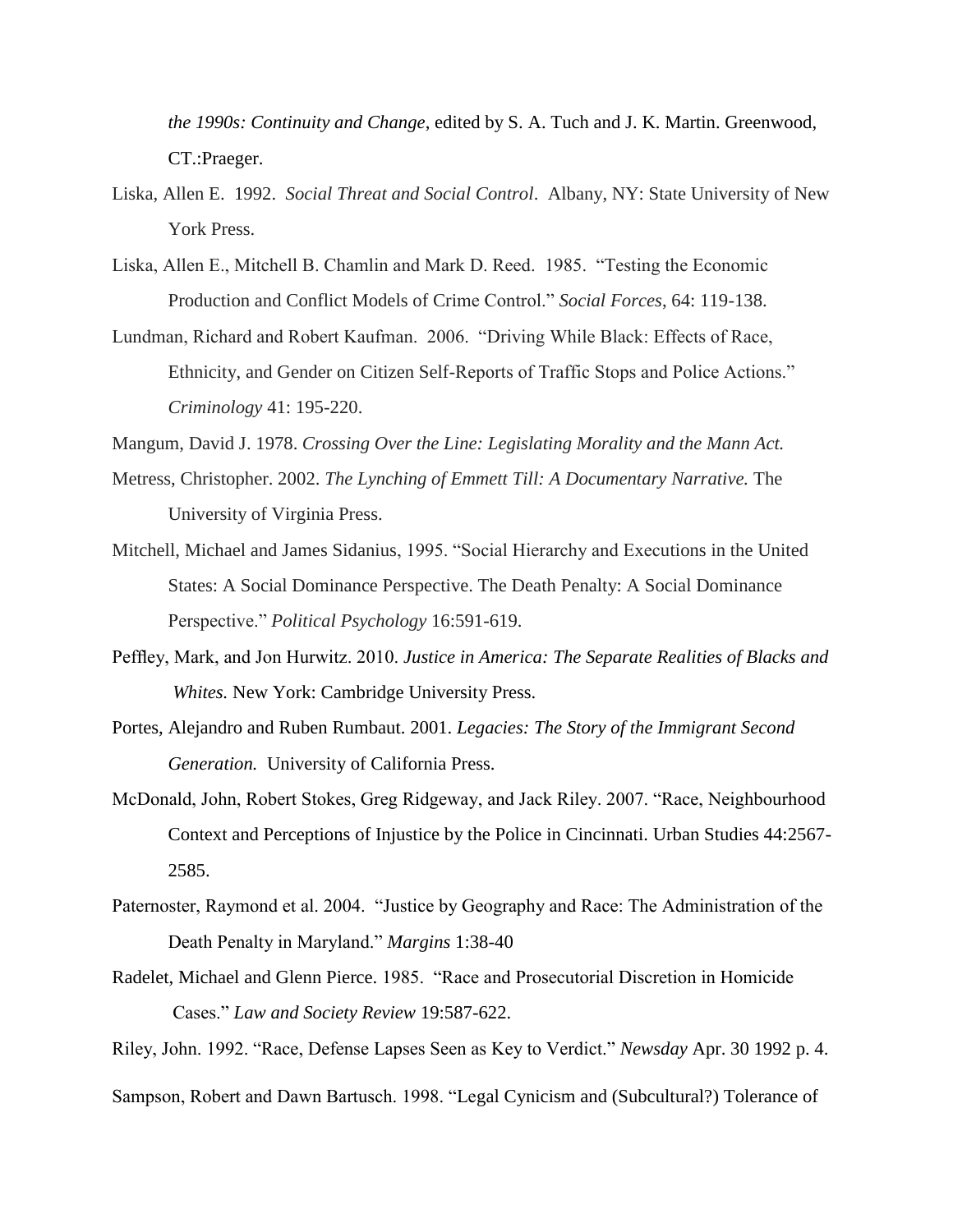Deviance: The Neighborhood Context of Racial Differences. *Law and Society Review* 32:777-804.

- Sampson, Robert and Janet Lauritsen. 1997. "Racial and Ethnic Disparities in Crime and Criminal Justice in the United States." *Ethnicity, Crime, and Immigration* 21:311-374.
- Schneider, Anne and Helen Ingram. 1993. "Social Construction of Target Populations: Implications for Politics and Policy." *The American Political Science Re*view 87:334- 347.
- Schuman, Howard, Charlotte Steeh, Lawrence Bobo. 1985. *Racial Attitudes in America: Trends and Interpretations*. Cambridge, MA: Harvard University Press.
- Sigelman, Lee and Susan Welch. 1991. *Black Americans' Views of Racial Inequality: The Dream Deferred. New York:* Cambridge University Press.
- Smith, Kevin B. 2004. "The Politics of Punishment: Evaluating Political Explanations of Incarceration Rates." *Journal of Politics* 66:925-38
- Stewart, Eric A., Eric P. Baumer, Rod K. Brunson, and Ronald L. Simons. 2009. "Neighborhood Racial Context and Perceptions of Police-Based Racial Discrimination among Black Youth." *Criminology* 47 (2009): 847–887.
- Terkildsen, Nayda. 1993. "When White Voters Evaluate Black Candidates: The Processing Implications of Candidate Skin Color, Prejudice, and Self-Monitoring." *American Journal of Political Science* 37:1032-1053
- Tonry, Michael. 1999. "Why are U.S. Incarceration Rates So High?" *Crime and Delinquency* 45:419-437.
- Tuch, Steven and Ronald Weitzer. 1997. "Trends: Racial Differences in Attitudes Towards the Police." *Public Opinion Quarterly* 61:642-43.

Turk, Austin. 1969. *Criminality and Legal Order*. Chicago: Rand McNally & Company.

- Tyler, Tom. 1990. *Why People Obey the Law.* New Haven: Yale University Press
- Unah, Isaac. 2011. "Empirical Analysis of Race and the Process of Capital Punishment in North Carolina." *Michigan State Law Review* 2011:609-58
- Unah, Isaac and K. Elizabeth Coggins. 2013. "When Governors Speak up for Justice: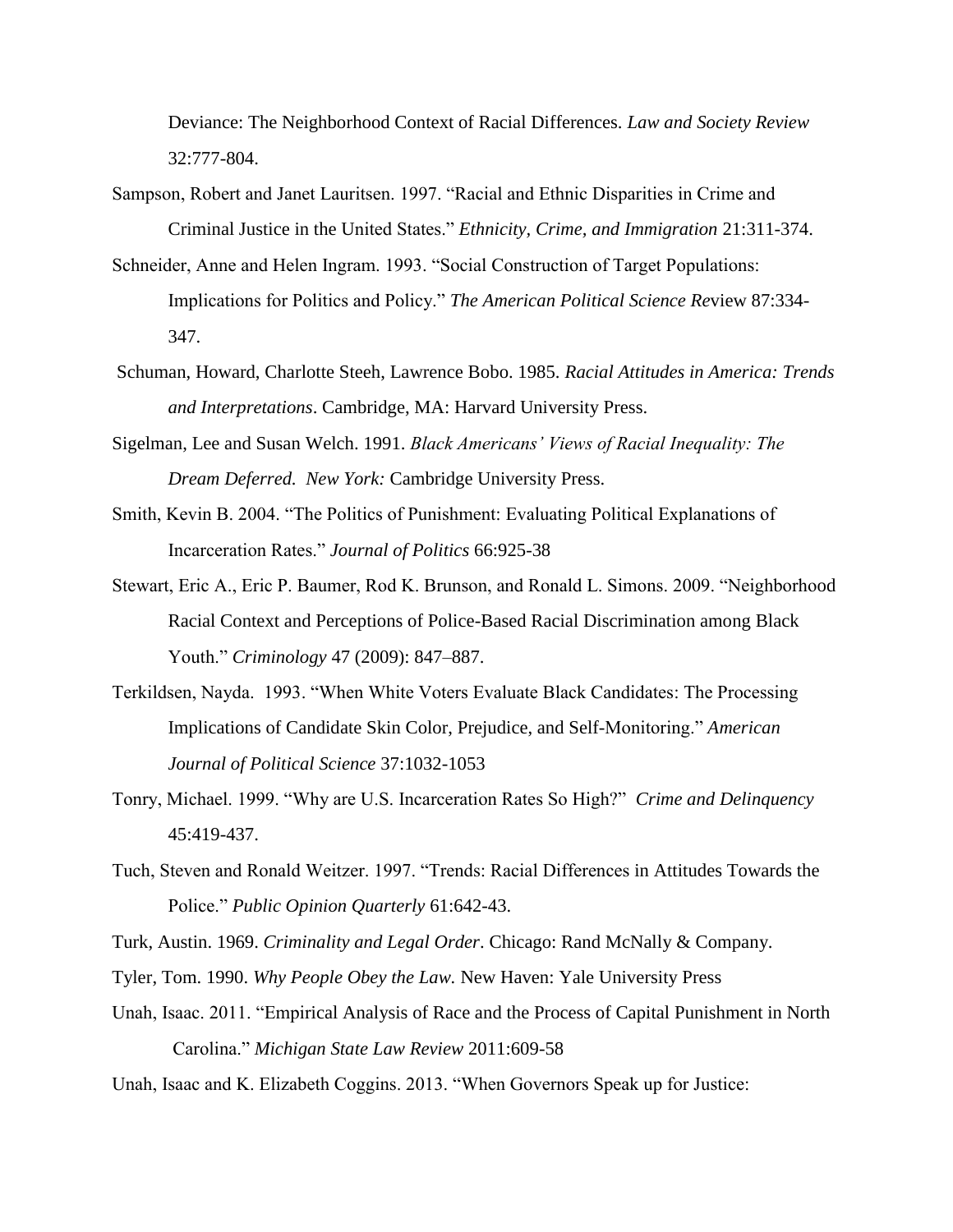Punishment Politics and Mass Incarceration in the United States." *Journal of Political Sciences & Public Affairs* 1:1-12.

- Unah, Isaac and Michael J. Songer. 2006. "The Effect of Race, Gender, and Location on Prosecutorial Decisions to Seek the Death Penalty in South Carolina." *South Carolina Law Review* 58:161-210
- Unah, Isaac and Valerie L. Wright. 2014. "Race, Public Perceptions of Injustice and the Racial Gradient Thesis." In *Deadly Injustice: Race, Criminal Justice, and the Shooting of Trayvon Martin,* eds. Devon Johnson, Patricia Warren, Amy Ferrell. New York: New York University Press, Forthcoming.
- Useem, Bert and Anne Piehl. 2008. *Prison State: The Challenge of Mass Incarceration*. Cambridge University Press.
- Weitzer, Ronald. 2002. "Incidents of Police Misconduct and Public Opinion. *Journal of Criminal Justice* 30: 397-408.
- Weitzer, Ronald and Steven Tuch. 1999. "Race, Class and Perceptions Discrimination by the Police." *Crime & Delinquency* 45:494-507.
- Weitzer, Ronald W. and Steven A. Tuch. 2002. "Perceptions of Racial Profiling: Race, Class, and Personal Experience." *Criminology*, 40:435–456.
- Weitzer, Ronald, W. and Steven A. Tuch. 2004. "Race Perceptions of Police Misconduct. *Social Problems* 51:305-325.
- Weitzer, Ronald W., and Steven A. Tuch. 2006. *Race and Policing in America: Conflict and Reform*. Cambridge, NY: Cambridge University Press.
- Welch, Kelly. 2009. "Parental Status and Punitiveness: Moderating Effects of Gender and Concern about Crime." *Crime and Delinquency* 57(6): 878-906.
- Western, Bruce. 2006. *Punishment and Inequality in America*. New York: Russell Sage Foundation.
- Williams, Richard. 2009. "Using Heterogeneous Choice Models to Compare Logit and Probit Coefficients Across Groups." *Sociological Methods and Research* 37:531-559
- Williams, Richard. 2010. "Fitting Heterogeneous Choice Models Using OGLM" *The Stata Journal,* 10:540-567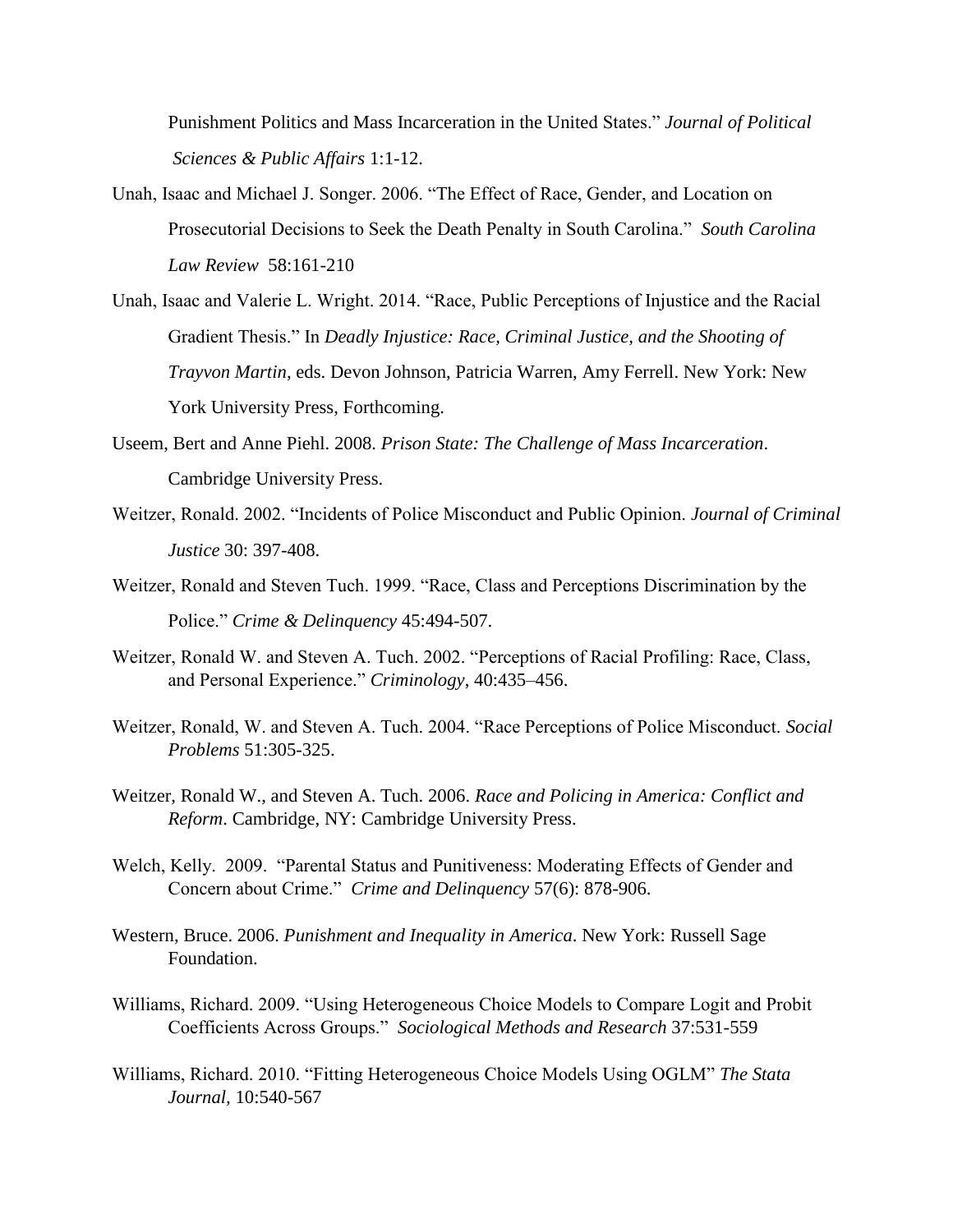Yates, Jeff and Richard Fording. 2005. "Politics and State Punitiveness in Black and White." *Journal of Politics* 67:1099-1121.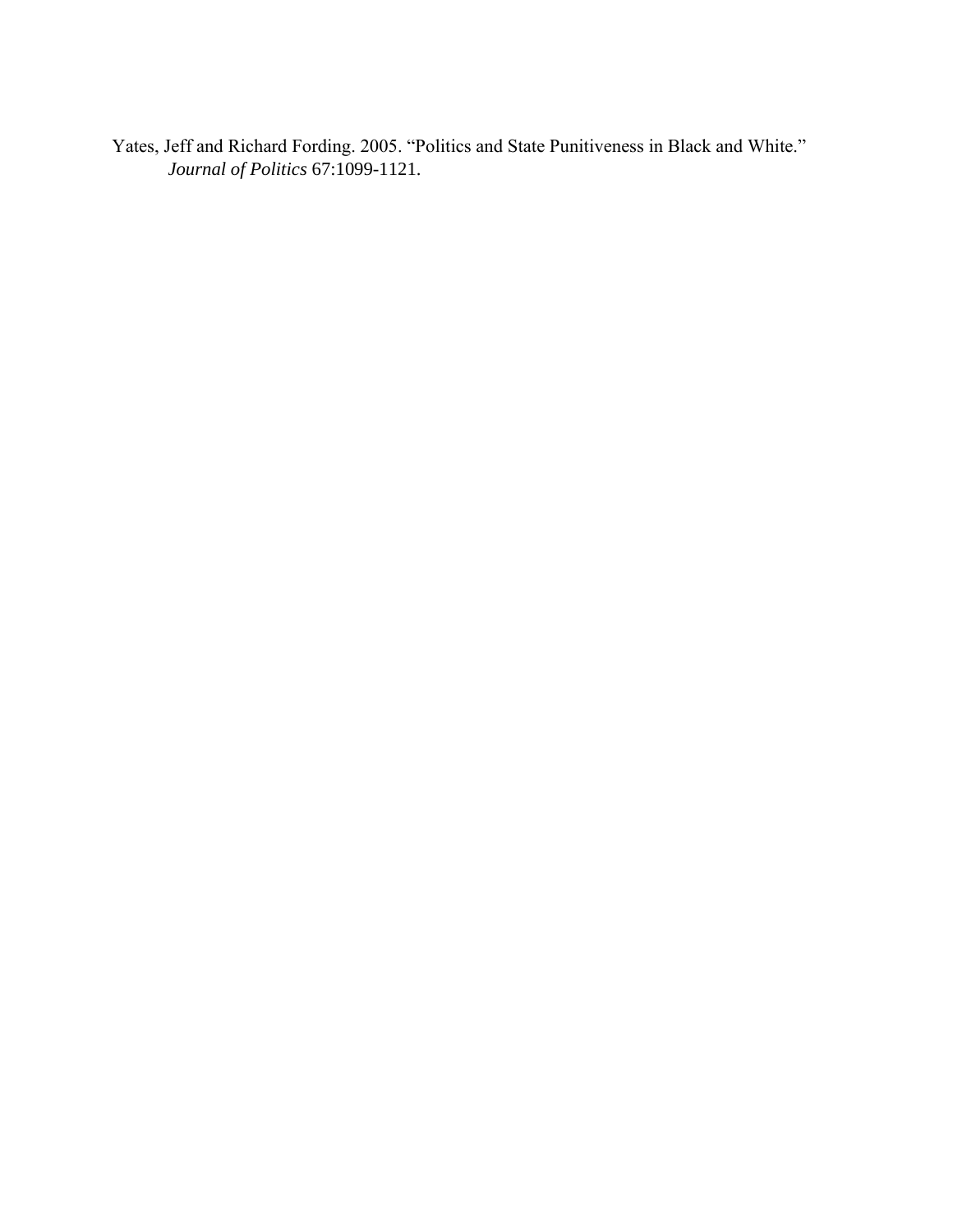Table 1. Homicide Victimization Rates in North Carolina.

| Year | Total | Male | Female | Gender<br>Unknown | White | <b>Black</b> | Other<br>Races | Race<br>Unknown | White<br>Male | <b>Black</b><br>Male | White<br>Female | <b>Black</b><br>Female | Race or<br>Gender<br>Other or<br>Unknown |
|------|-------|------|--------|-------------------|-------|--------------|----------------|-----------------|---------------|----------------------|-----------------|------------------------|------------------------------------------|
| 1976 | 609   | 465  | 142    | $\overline{2}$    | 222   | 370          | 15             | $\overline{2}$  | 174           | 278                  | 48              | 92                     | 17                                       |
| 1977 | 586   | 435  | 151    | $\mathbf 0$       | 257   | 304          | 25             | 0               | 196           | 223                  | 61              | 82                     | 25                                       |
| 1978 | 600   | 446  | 144    | $9\,$             | 276   | 306          | 8              | 9               | 199           | 242                  | 78              | 65                     | 17                                       |
| 1979 | 600   | 468  | 132    | $\boldsymbol{0}$  | 280   | 310          | 10             | 0               | 208           | 252                  | 72              | 58                     | $10\,$                                   |
| 1980 | 619   | 483  | 136    | $\boldsymbol{0}$  | 281   | 327          | 11             | 0               | 206           | 268                  | 75              | 59                     | 11                                       |
| 1981 | 541   | 402  | 139    | $\pmb{0}$         | 249   | 276          | 16             | 0               | 176           | 212                  | 72              | 64                     | 16                                       |
| 1982 | 545   | 401  | 144    | $\mathbf 0$       | 243   | 288          | 14             | $\pmb{0}$       | 167           | 224                  | 76              | 64                     | $14\,$                                   |
| 1983 | 490   | 362  | 128    | $\boldsymbol{0}$  | 219   | 257          | 12             | $\overline{2}$  | 159           | 195                  | 60              | 62                     | 14                                       |
| 1984 | 539   | 405  | 133    | $\mathbf{1}$      | 245   | 277          | 14             | 3               | 184           | 209                  | 61              | 68                     | 17                                       |
| 1985 | 520   | 383  | 137    | $\mathbf 0$       | 248   | 254          | 18             | 0               | 176           | 193                  | 71              | 61                     | 18                                       |
| 1986 | 515   | 391  | 124    | $\mathbf 0$       | 228   | 266          | 19             | $\overline{2}$  | 168           | 208                  | 60              | 57                     | 22                                       |
| 1987 | 519   | 374  | 145    | $\mathbf 0$       | 239   | 268          | 11             | 0               | 169           | 196                  | 70              | 72                     | 11                                       |
| 1988 | 510   | 374  | 136    | $\pmb{0}$         | 231   | 266          | 12             | $\pmb{0}$       | 167           | 195                  | 65              | 72                     | 12                                       |
| 1989 | 584   | 431  | 153    | 0                 | 242   | 327          | 10             | 5               | 167           | 253                  | 75              | 73                     | 15                                       |
| 1990 | 711   | 548  | 163    | $\pmb{0}$         | 278   | 405          | 24             | 4               | 204           | 325                  | 74              | 80                     | 28                                       |
| 1991 | 769   | 603  | 165    | $\mathbf{1}$      | 314   | 438          | 15             | $\overline{2}$  | 227           | 363                  | 86              | 75                     | 18                                       |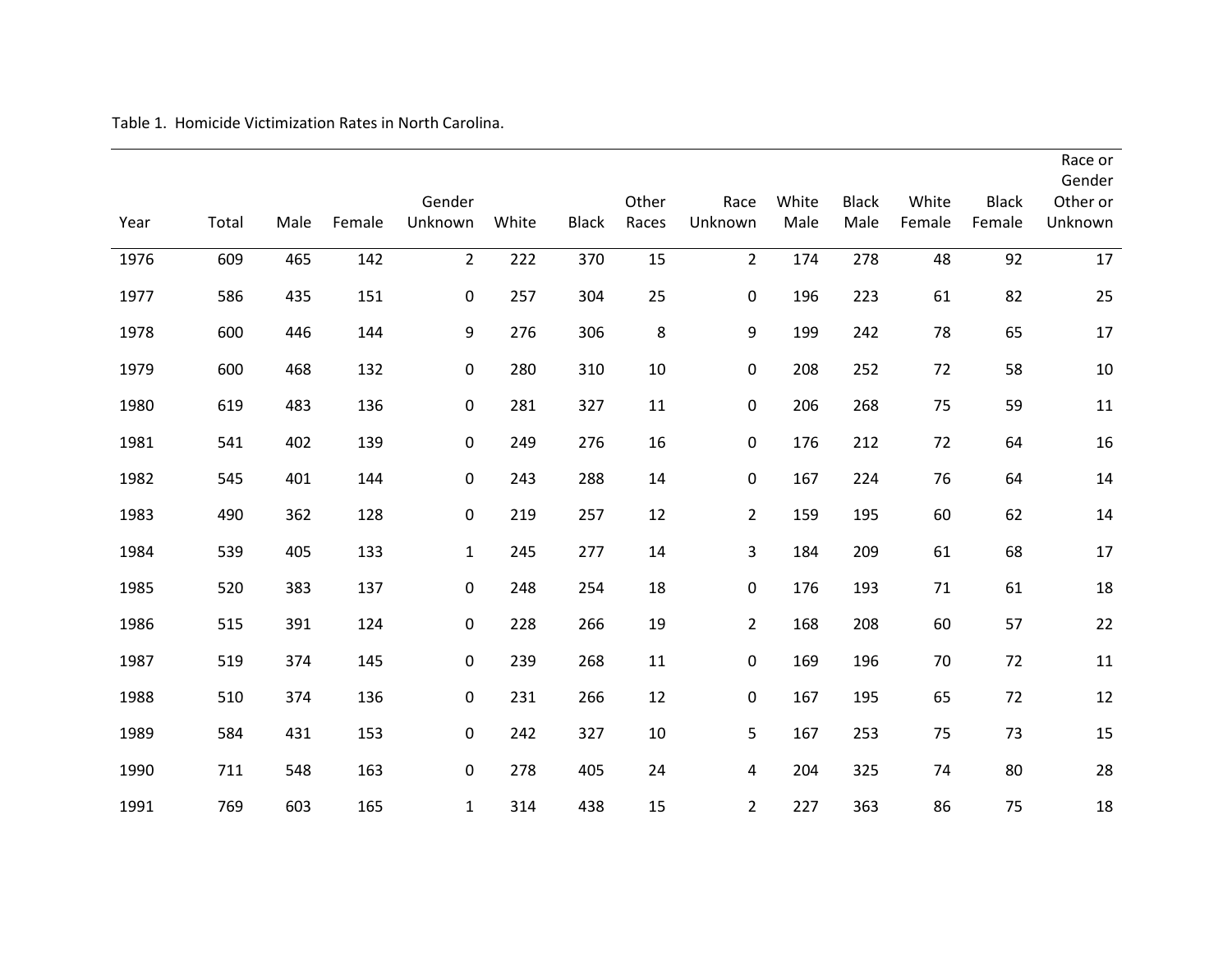| 1992   | 723    | 534    | 189   | 0                | 272   | 433    | 18  | 0              | 191   | 332   | 81    | 100   | 18     |
|--------|--------|--------|-------|------------------|-------|--------|-----|----------------|-------|-------|-------|-------|--------|
| 1993   | 785    | 589    | 197   | $\boldsymbol{0}$ | 287   | 484    | 13  | $\mathbf{1}$   | 194   | 383   | 93    | 101   | 14     |
| 1994   | 772    | 570    | 201   | $\mathbf{1}$     | 295   | 455    | 18  | 4              | 210   | 344   | 85    | 111   | 22     |
| 1995   | 677    | 518    | 158   | $\mathbf{1}$     | 259   | 382    | 28  | $\overline{7}$ | 174   | 319   | 86    | 64    | 35     |
| 1996   | 619    | 466    | 150   | 3                | 248   | 352    | 17  | $\overline{2}$ | 182   | 267   | 63    | 86    | 21     |
| 1997   | 614    | 458    | 155   | $\mathbf{1}$     | 265   | 319    | 26  | 4              | 185   | 251   | 80    | 68    | 30     |
| 1998   | 612    | 463    | 149   | $\boldsymbol{0}$ | 255   | 337    | 15  | 5              | 187   | 262   | 69    | 75    | $20\,$ |
| 1999   | 536    | 395    | 136   | 5                | 215   | 292    | 29  | 0              | 152   | 220   | 62    | 72    | $30\,$ |
| 2000   | 551    | 422    | 128   | $\mathbf{1}$     | 231   | 295    | 25  | 0              | 164   | 239   | 67    | 56    | 25     |
| 2001   | 517    | 392    | 122   | 3                | 237   | 249    | 31  | 0              | 166   | 204   | 71    | 45    | 31     |
| 2002   | 543    | 396    | 147   | $\boldsymbol{0}$ | 239   | 275    | 29  | 0              | 157   | 219   | 82    | 56    | 29     |
| 2003   | 503    | 382    | 119   | $\overline{2}$   | 207   | 270    | 26  | 0              | 141   | 222   | 66    | 48    | 26     |
| 2004   | 503    | 380    | 121   | $\overline{2}$   | 213   | 254    | 36  | 0              | 149   | 202   | 64    | 52    | 36     |
| 2005   | 582    | 446    | 136   | $\boldsymbol{0}$ | 258   | 294    | 30  | 0              | 177   | 242   | 81    | 52    | 30     |
| 2006   | 534    | 384    | 130   | 20               | 216   | 293    | 25  | 0              | 138   | 227   | 68    | 57    | 44     |
| 2007   | 592    | 452    | 138   | $\overline{2}$   | 240   | 327    | 25  | 0              | 167   | 269   | 73    | 58    | 25     |
| 2008   | 597    | 429    | 168   | $\boldsymbol{0}$ | 267   | 296    | 34  | 0              | 172   | 234   | 95    | 62    | 34     |
|        |        |        |       |                  |       |        |     |                |       |       |       |       |        |
| Totals | 19,517 | 14,646 | 4,816 | 55               | 8,254 | 10,547 | 663 | 53             | 5,851 | 8,271 | 2,388 | 2,267 | 739    |